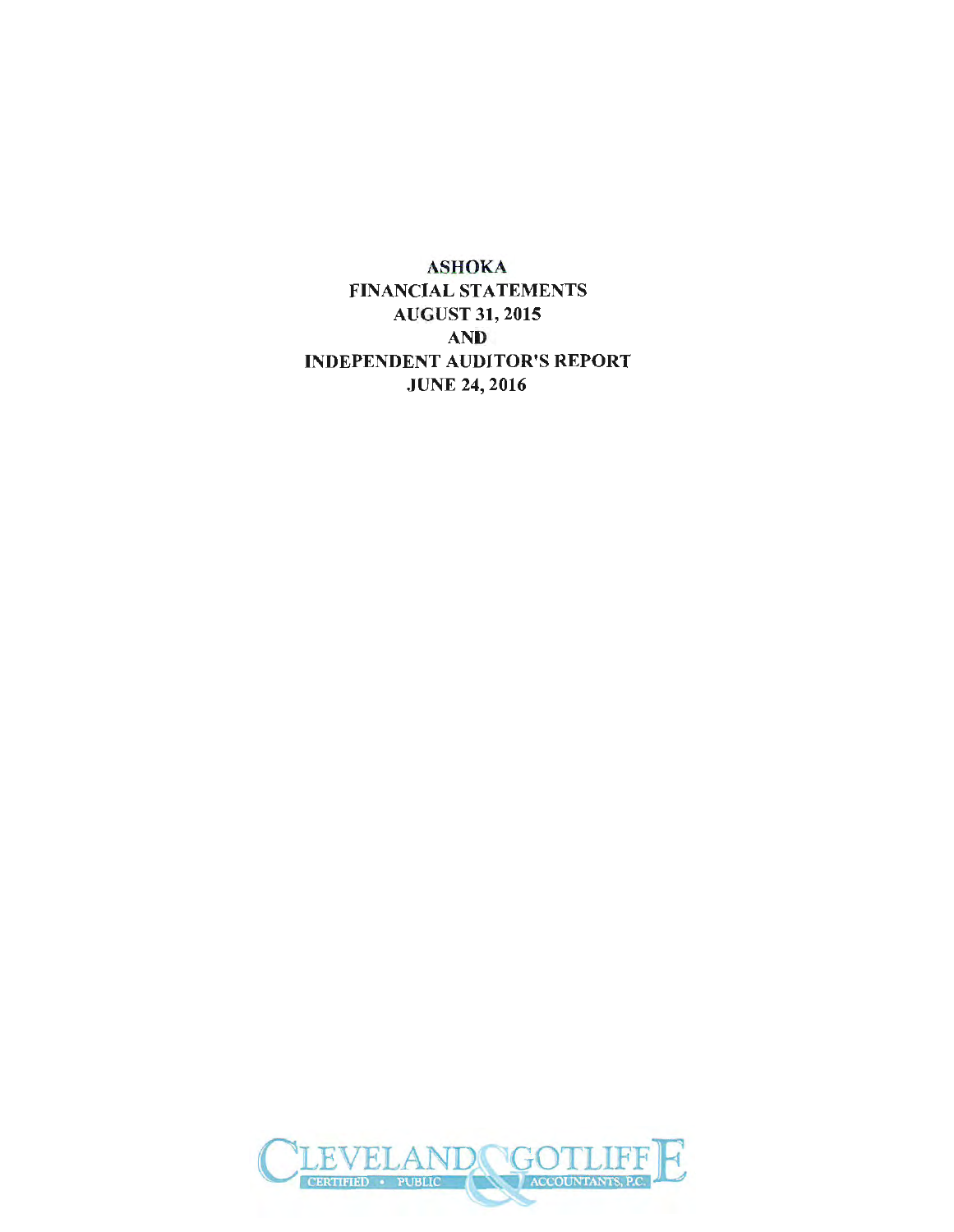### **ASHOKA**

*Audited Financial Statements For the Year Ended August 31, 2015* 

## **CONTENTS**

## Independent Auditor's Report

| <b>Financial Statements:</b> |  |
|------------------------------|--|
|                              |  |
|                              |  |
|                              |  |
|                              |  |
|                              |  |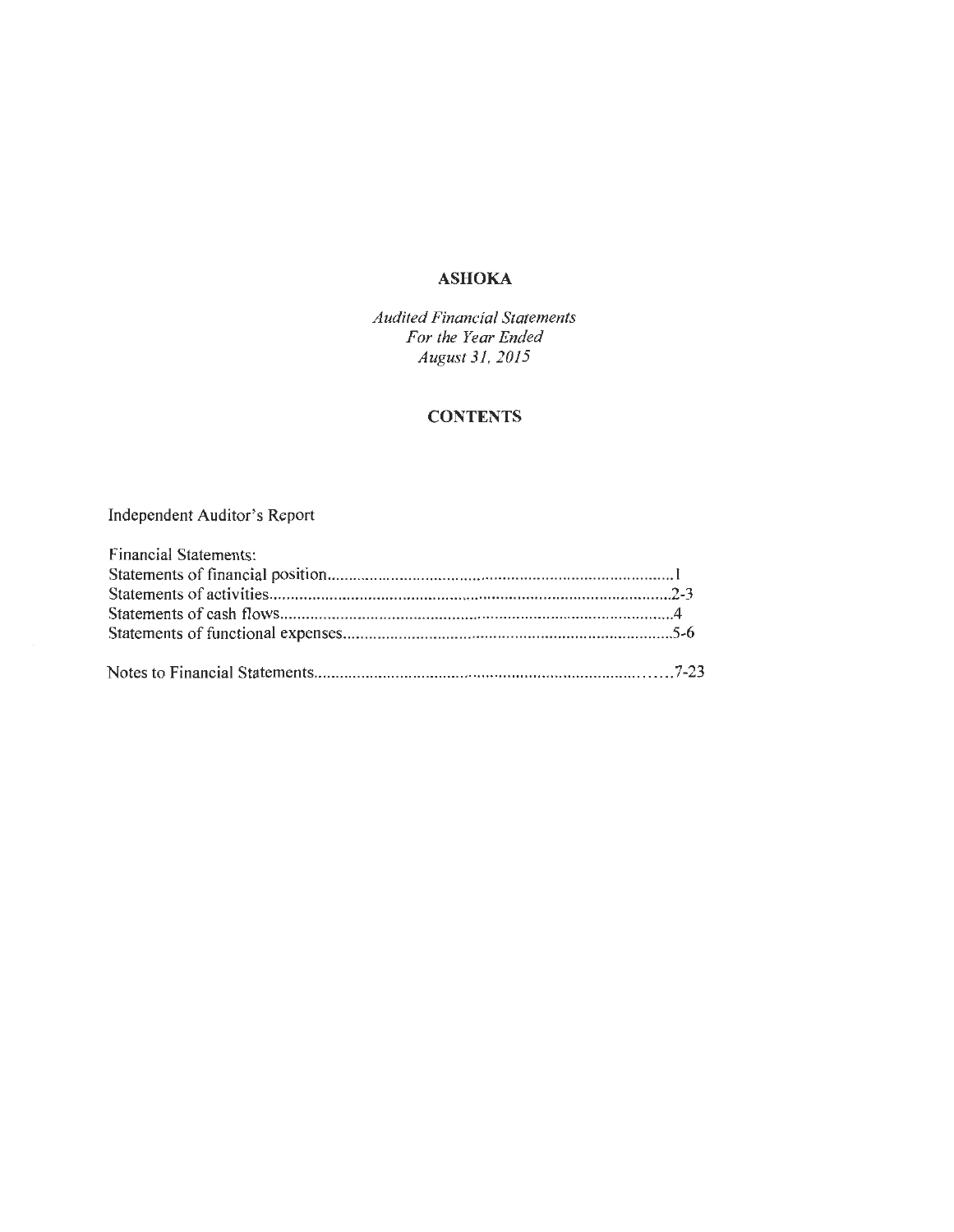

#### INDEPENDENT AUDITOR'S REPORT

Board of Directors Ashoka Arlington, VA

We have audited the accompanying consolidated financial statements of Ashoka which comprise the statements of financial position as of August 31, 2015 and 2014, and the related consolidated statements of activities and changes in net assets, functional expenses and cash flows for the years then ended, and the related notes to the financial statements.

#### Management's Responsibility for the Financial Statements

Management is responsible for the preparation and fair presentation of these consolidated financial statements in accordance with accounting principles generally accepted in the United States of America; this includes the design, implementation, and maintenance of internal control relevant to the preparation and fair presentation of financial statements that are free from material misstatement, whether due to fraud or error.

#### Auditor's Responsibility

Our responsibility is to express an opinion on these consolidated financial statements based on our audits. We conducted our audits in accordance with auditing standards generally accepted in the United States of America. Those standards require that we plan and perform the audit to obtain reasonable assurance about whether the consolidated financial statements are free of material misstatement.

An audit involves performing procedures to obtain audit evidence about the amounts and disclosures in the consolidated financial statements. The procedures selected depend on the auditor's judgment, including the assessment of the risks of material misstatement of the financial statements, whether due to fraud or error. ln making those risk assessments, the auditor considers internal control relevant to the entity's preparation and fair presentation of the financial statements in order to design audit procedures that are appropriate in the circumstances, but not for the purpose of expressing an opinion on the effectiveness of the entity's internal control. Accordingly, we express no such opinion. An audit also includes evaluating the appropriateness of accounting policies used and the reasonableness of significant accounting estimates made by management, as well as evaluating the overall presentation of the consolidated financial statements.

We believe that the audit evidence we have obtained is sufficient and appropriate to provide a basis for our audit opinion.

#### Opinion

Jn our opinion, the consolidated financial statements referred to above present fairly, in all material respects, the financial position of Ashoka as of August 31, 2015 and 20 14, and the changes in its net assets and its cash flows for the years then ended in accordance with accounting principles generally accepted in the United States of America.

Clearand & Dottiffe PC

Arlington, VA June 24, 20 16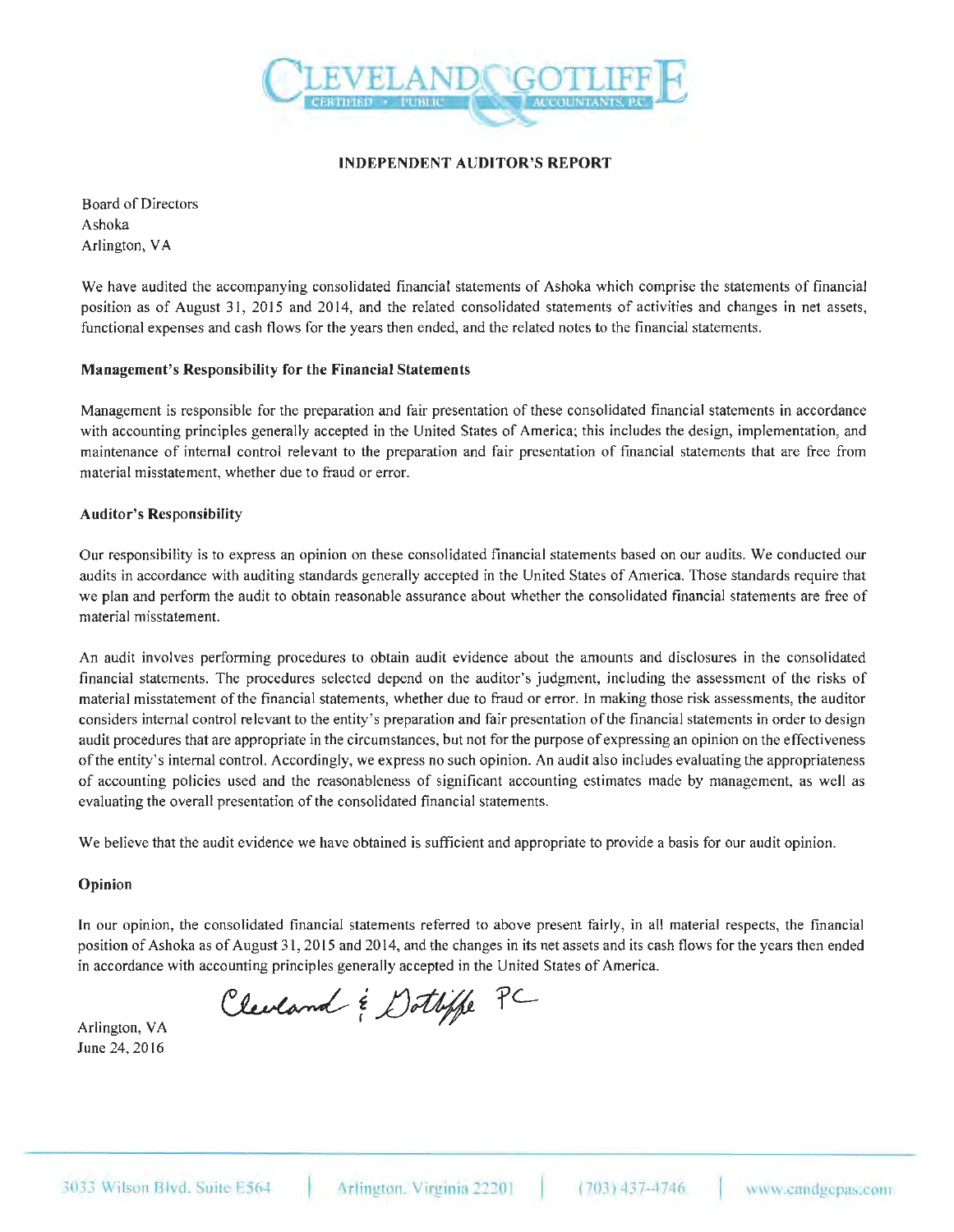# **ASHOKA CONSOLIDATED STATEMENTS OF FINANCIAL POSITION AUGUST 31, 2015 AND 2014**

| Assets:                                         |                    | 2015          |   | 2014        |
|-------------------------------------------------|--------------------|---------------|---|-------------|
| Cash and cash equivalents                       | S                  | 15,781,849 \$ |   | 15,761,112  |
| Unrestricted/Temporarily restricted investments |                    | 1,370,375     |   | 7,734,244   |
| Unconditional promises to give                  |                    |               |   |             |
| Unrestricted                                    |                    | 1,080,465     |   | 1,975,509   |
| Restricted                                      |                    | 29,579,033    |   | 38,001,890  |
| Other receivables                               |                    | 976,951       |   | 204,187     |
| Prepaid expenses                                |                    | 308,676       |   | 287,792     |
| Security deposits                               |                    | 82,519        |   | 81,897      |
| Permanently restricted investments              |                    | 22,860,476    |   | 21,637,514  |
| Fixed assets, net of accumulated                |                    |               |   |             |
| depreciation of \$901,818 and \$1,130,515       |                    | 766,085       |   | 694,670     |
|                                                 |                    |               |   |             |
| <b>Total</b> assets                             | \$                 | 72,806,429 \$ |   | 86,378,815  |
| Liabilities and net assets:                     |                    |               |   |             |
| Accounts payable                                | $\mathbf{\hat{S}}$ | 234,537 \$    |   | 104,900     |
| Accrued expenses                                |                    | 47,454        |   | 1,835,734   |
| Fellowship obligations                          |                    | 11,380,746    |   | 12,858,188  |
| <b>Total liabilities</b>                        |                    | 11,662,737    |   | 14,798,822  |
| Net assets:                                     |                    |               |   |             |
| Unrestricted:                                   |                    |               |   |             |
| Designated for endowment purposes               |                    | 1,506,115     |   | 3,401,977   |
| Undesignated                                    |                    | (8,446,874)   |   | (7,763,302) |
| Total unrestricted                              |                    | (6,940,759)   |   | (4,361,325) |
| Temporarily restricted                          |                    | 45,223,975    |   | 54,303,804  |
| Permanently restricted                          |                    | 22,860,476    |   | 21,637,514  |
| Total net assets                                |                    | 61,143,692    |   | 71,579,993  |
|                                                 |                    |               |   |             |
| Total liabilities and net assets                | S                  | 72,806,429    | S | 86,378,815  |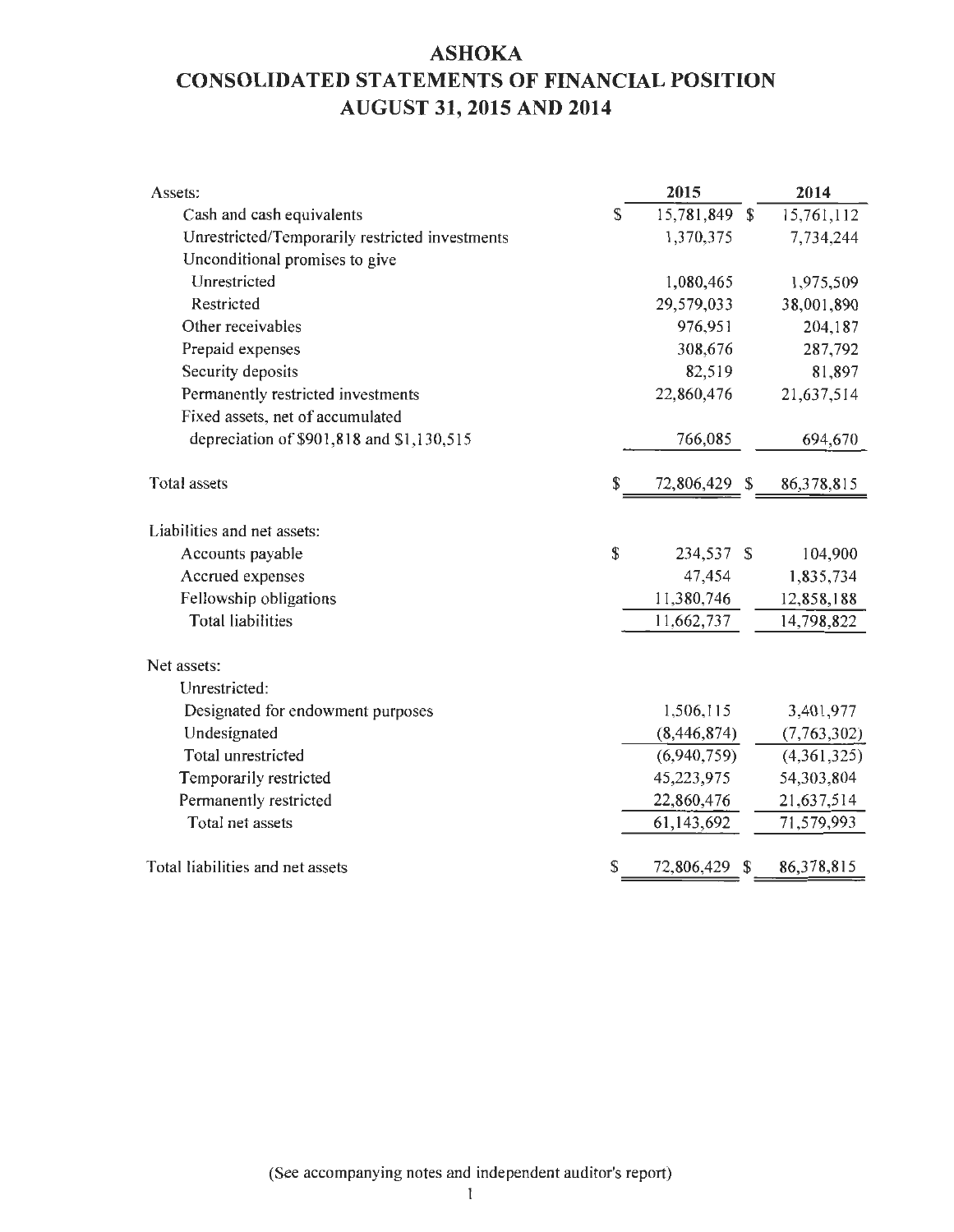### **ASHOKA CONSOLIDATED STATEMENT OF ACTIVITIES AND CHANGES IN NET ASSETS YEAR ENDED AUGUST 31,2015**

|                                                   |    |              |           | Temporarily              |               | Permanently              |    |                |
|---------------------------------------------------|----|--------------|-----------|--------------------------|---------------|--------------------------|----|----------------|
|                                                   |    | Unrestricted |           | <b>Restricted</b>        |               | <b>Restricted</b>        |    | <b>Total</b>   |
| Support and Revenues:                             |    |              |           |                          |               |                          |    |                |
| Contributions                                     | S. | 13,179,931   |           | 12,420,329               |               | 1,181,850                | S. | 26.782.110     |
| Contributed services                              |    | 4,931,098    |           |                          |               |                          |    | 4,931,098      |
| Received from federated campaigns                 |    | 10.446       |           |                          |               |                          |    | 10,446         |
| Income from investments                           |    | 64,922       |           |                          |               | 914.167                  |    | 979,089        |
| Realized gains (losses) on investments            |    | 378.414      |           |                          |               | 518,813                  |    | 897,227        |
| Unrealized gains (losses) on investments          |    | 7.842        |           |                          |               | (3, 287, 730)            |    | (3,279,888)    |
| Miscellaneous income                              |    | 121,873      |           |                          |               |                          |    | 121,873        |
| Net assets released from restrictions:            |    |              |           |                          |               |                          |    |                |
| Satisfaction of program restrictions              |    | 21,989,862   |           | (21,989,862)             |               |                          |    |                |
| Due to endowment fund                             |    | (1,895.862)  |           |                          |               | 1,895,862                |    |                |
| Allowances for losses on promises to give         |    |              |           | 489,704                  |               |                          |    | 489,704        |
| Total support and revenue                         |    | 38,788,526   |           | (9,079,829)              |               | 1,222,962                |    | 30,931,659     |
| Expenses:                                         |    |              |           |                          |               |                          |    |                |
| Program services:                                 |    |              |           |                          |               |                          |    |                |
| Leading social entrepreneurs                      |    | 13,991,790   |           |                          |               |                          |    | 13,991,790     |
| Idea spread and education                         |    | 2,853,818    |           |                          |               |                          |    | 2,853,818      |
| New architecture                                  |    | 8,195,717    |           |                          |               |                          |    | 8,195,717      |
| Group entrepreneurship                            |    | 9,479,178    |           |                          |               |                          |    | 9,479,178      |
| Total program services                            |    | 34,520,503   |           |                          |               |                          |    | 34,520,503     |
| Supporting services:                              |    |              |           |                          |               |                          |    |                |
| Management and general                            |    | 4,616,700    |           |                          |               |                          |    | 4,616,700      |
| Fund raising                                      |    | 2,454,657    |           |                          |               |                          |    | 2,454,657      |
| Total supporting services                         |    | 7,071,357    |           | $\overline{\phantom{a}}$ |               | $\overline{\phantom{a}}$ |    | 7,071,357      |
| Total expenses                                    |    | 41,591,860   |           |                          |               |                          |    | 41,591,860     |
| Increase (decrease) in net assets from operations |    | (2,803,334)  |           | (9,079,829)              |               | 1,222,962                |    | (10,660,201)   |
| Foreign exchange gains (losses)                   |    | 252,370      |           |                          |               |                          |    | 252,370        |
| Cumulative foreign exchange gains (losses)        |    | (28, 470)    |           |                          |               |                          |    | (28, 470)      |
| Increase (decrease) in net assets                 |    | (2,579,434)  |           | (9,079,829)              |               | 1,222,962                |    | (10, 436, 301) |
| Net assets, beginning of year                     |    | (4,361,325)  | \$        | 54,303,804               | S             | 21,637.514               |    | 71,579,993     |
| Net assets, end of year                           | \$ | (6,940,759)  | ${\bf S}$ | 45.223.975               | ${\mathbb S}$ | 22,860,476               | S  | 61,143,692     |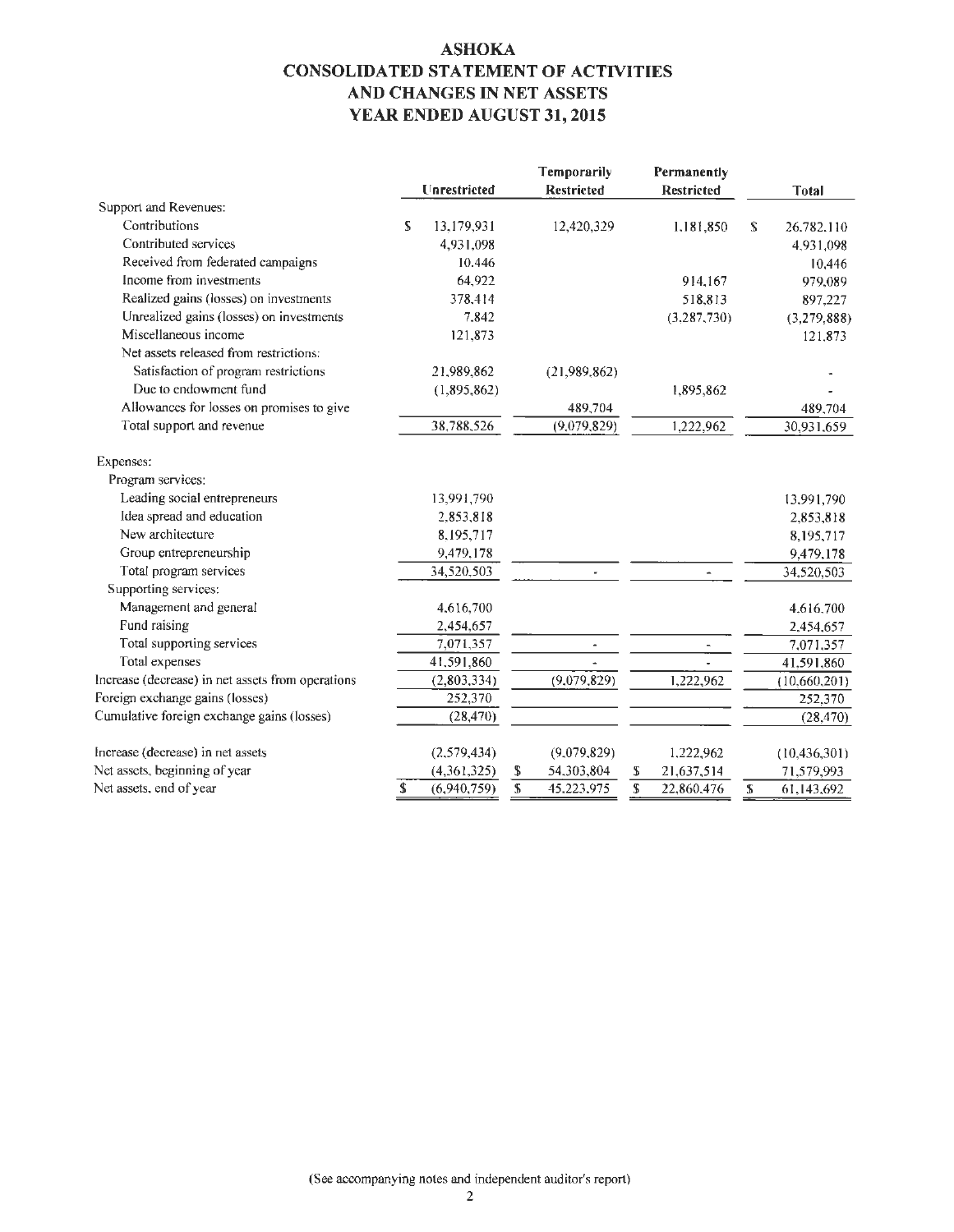### **ASHOKA CONSOLIDATED STATEMENT OF ACTIVITIES AND CHANGES IN NET ASSETS YEAR ENDED AUGUST 31,2014**

|                                                   |    |              | Temporarily              | Permanently       |                  |
|---------------------------------------------------|----|--------------|--------------------------|-------------------|------------------|
|                                                   |    | Unrestricted | <b>Restricted</b>        | <b>Restricted</b> | <b>Total</b>     |
| Support and Revenues:                             |    |              |                          |                   |                  |
| Contributions                                     | S  | 10,624,951   | 39,993,874               | 63,475            | \$<br>50,682,300 |
| Contributed services                              |    | 7,991,576    |                          |                   | 7,991,576        |
| Received from federated campaigns                 |    | 49,363       |                          |                   | 49,363           |
| Income from investments                           |    | 160,851      |                          | 593,343           | 754,194          |
| Realized gains (losses) on investments            |    | 161,033      |                          | 897,717           | 1,058,750        |
| Unrealized gains (losses) on investments          |    | 57,801       |                          | 2.057,296         | 2,115,097        |
| Miscellaneous income                              |    | 68,548       |                          |                   | 68,548           |
| Net assets released from restrictions:            |    |              |                          |                   |                  |
| Satisfaction of program restrictions              |    | 29,716,881   | (29,716,881)             |                   |                  |
| Endowment income to unrestricted                  |    | 3,204,428    |                          | (3,204,428)       |                  |
| Allowances for losses on promises to give         |    |              | 137,268                  |                   | 137,268          |
| Total support and revenue                         |    | 52,035,432   | 10,414,261               | 407,403           | 62,857,096       |
| Expenses:                                         |    |              |                          |                   |                  |
| Program services:                                 |    |              |                          |                   |                  |
| Leading social entrepreneurs                      |    | 17,135,243   |                          |                   | 17,135,243       |
| Idea spread and education                         |    | 3,682,324    |                          |                   | 3,682,324        |
| New architecture                                  |    | 7.923,211    |                          |                   | 7,923,211        |
| Group entrepreneurship                            |    | 10,726,556   |                          |                   | 10,726,556       |
| Total program services                            |    | 39,467,334   | ٠                        |                   | 39,467.334       |
| Supporting services:                              |    |              |                          |                   |                  |
| Management and general                            |    | 5,868,754    |                          |                   | 5,868,754        |
| Fund raising                                      |    | 3,110,573    |                          |                   | 3,110,573        |
| Total supporting services                         |    | 8,979.327    | $\overline{\phantom{a}}$ | $\blacksquare$    | 8.979,327        |
| Total expenses                                    |    | 48,446,661   |                          |                   | 48,446,661       |
| Increase (decrease) in net assets from operations |    | 3,588,771    | 10,414.261               | 407,403           | 14,410,435       |
| Foreign exchange gains (losses)                   |    | 40,815       |                          |                   | 40,815           |
| Cumulative foreign exchange gains (losses)        |    | (382, 666)   |                          |                   | (382, 666)       |
| Increase (decrease) in net assets                 |    | 3,246,920    | 10,414,261               | 407,403           | 14,068,584       |
| Net assets, beginning of year                     |    | (7,608,245)  | 43,889,543               | 21,230,111        | 57,511,409       |
| Net assets, end of year                           | \$ | (4,361,325)  | \$<br>54,303,804         | \$<br>21,637,514  | \$<br>71.579,993 |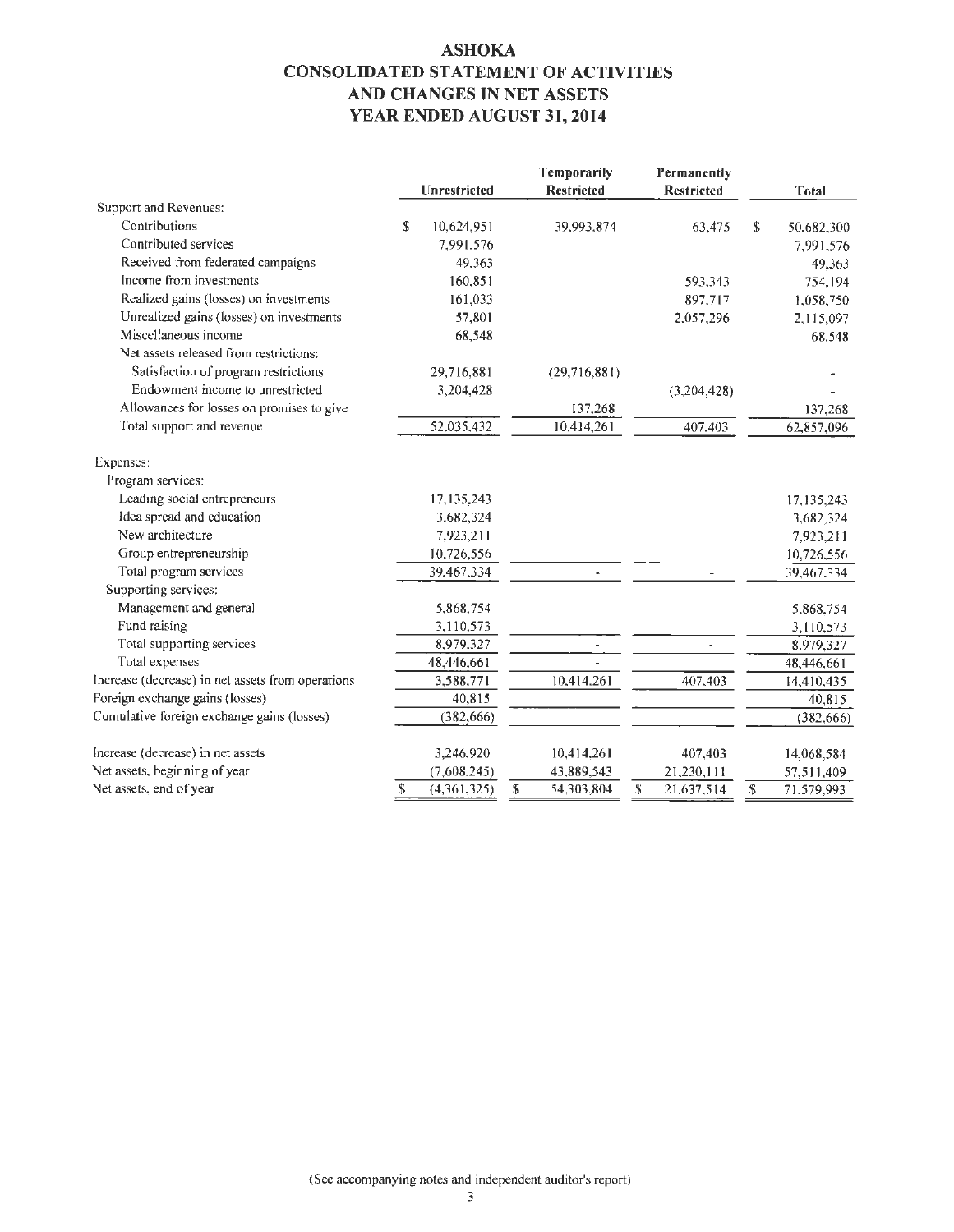# **ASHOKA CONSOLIDATED STATEMENTS OF CASH FLOWS YEARS ENDED AUGUST 31, 2015 AND 2014**

|                                                            | 2015                      | 2014         |
|------------------------------------------------------------|---------------------------|--------------|
| Cash flows from operating activities:                      |                           |              |
| Change in net assets                                       | \$<br>$(10, 436, 299)$ \$ | 14,068,584   |
| Adjustments to reconcile change in net assets to net       |                           |              |
| cash provided by operating activities:                     |                           |              |
| Depreciation                                               | 121,860                   | 134,814      |
| Provision for losses on receivables                        | 441,646                   | 223,827      |
| (Increase) decrease in operating assets:                   |                           |              |
| Unrestricted unconditional promises to give                | 895,044                   | 406,594      |
| Other receivables                                          | (772, 764)                | (148, 229)   |
| Prepaid expenses                                           | (20, 884)                 | (72,064)     |
| Increase (decrease) in operating liabilities:              |                           |              |
| Accounts payable                                           | 129,637                   | 104,900      |
| Accrued expenses                                           | (1,788,280)               | 1,026,839    |
| Fellowship obligations                                     | (1,477,442)               | (69, 167)    |
| Contributions restricted for long term investment          | (1,181,851)               | (63, 475)    |
| Restricted unconditional promises to give                  | 8,422,857                 | (11,048,928) |
| Realized (gains) losses on investments                     | (897, 227)                | (1,058,750)  |
| Unrealized (gains) losses on investments                   | 3,279,889                 | (2,115,097)  |
| Interest and dividends restricted for long term investment | (914, 167)                | (593, 343)   |
| Net cash provided (used) by operating activities           | (4,197,981)               | 796,505      |
| Cash flows from investing activities:                      |                           |              |
| Purchase of furniture and equipment                        | (193, 275)                | (258, 432)   |
| Sale (purchase) of investments, net                        | 1,797,163                 | (544, 050)   |
| Net cash provided (used) by investing activities           | 1,603,888                 | (802, 482)   |
| Cash flows from financing activities:                      |                           |              |
| Collection of endowment fund support                       | 1,181,850                 | 63,475       |
| Endowment fund income                                      | 914,167                   | 593,343      |
| Realized endowment investment gains (losses)               | 518,813                   | 897,717      |
| Net cash provided (used) by financing activities           | 2,614,830                 | 1,554,535    |
| Net increase (decrease) in cash and cash equivalents       | 20,737                    | 1,548,558    |
| Cash and cash equivalents at beginning of year             | 15,761,112                | 14,212,554   |
| Cash and cash equivalents at end of year                   | \$<br>15,781,849 \$       | 15,761,112   |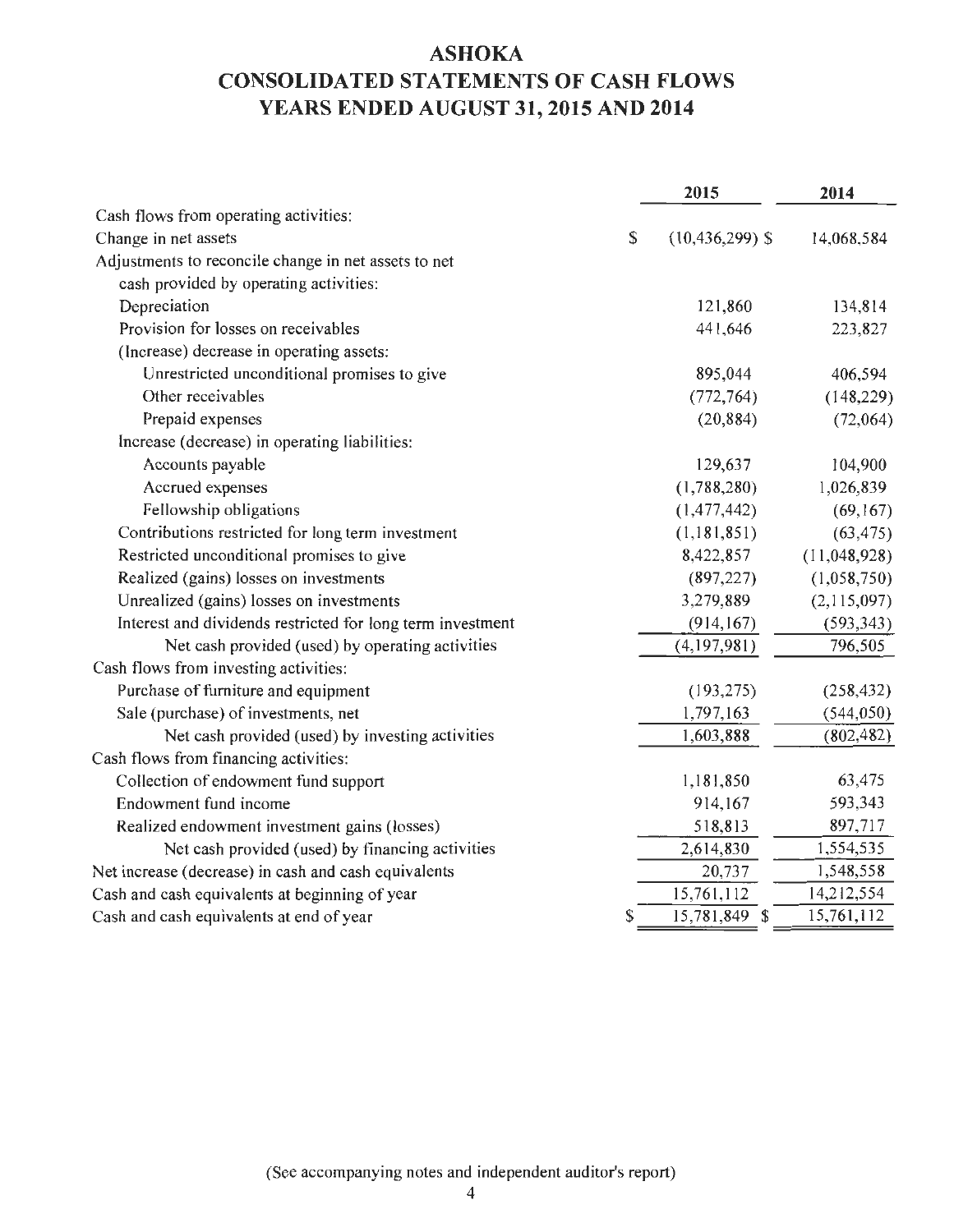#### ASHOKA CONSOLIDATED STATEMENT OF FUNCTIONAL EXPENSES YEAR ENDED AUGUST 31,2015

|                                    |                                           |                                        | <b>Program Services</b> |                           |                 |                         |                 |              |                          |
|------------------------------------|-------------------------------------------|----------------------------------------|-------------------------|---------------------------|-----------------|-------------------------|-----------------|--------------|--------------------------|
|                                    | Leading<br>Social<br><b>Entrepreneurs</b> | <b>Idea Spread</b><br>and<br>Education | New<br>Architecture     | Group<br>Entrepreneurship | Total           | Management<br>& General | Fund<br>Raising | Total        | Total<br><b>Expenses</b> |
| Salaries                           | 3,265,834<br>S                            | 1,543,965                              | 3,428,828               | 3,179,874 S               | $11,418,501$ \$ | 1,398,150               | $1,108,652$ \$  | 2,506,802 \$ | 13,925,303               |
| Payroll taxes                      | 332,611                                   | 171,178                                | 314,699                 | 323,492                   | 1,141,980       | 132,557                 | 146,738         | 279,295      | 1,421,275                |
| Employee benefits                  | 423,001                                   | 180,746                                | 413,106                 | 533,922                   | 1,550,775       | 184,737                 | 78,711          | 263,448      | 1,814,223                |
| Consulting                         | 2,523,714                                 | 352,350                                | 1,836,083               | 2,816,043                 | 7.528,190       | 1,365,692               | 490,571         | 1,856,263    | 9,384,453                |
| Outside services                   | 313,060                                   | 82,395                                 | 144,380                 | 622,768                   | 1,162,603       | 94,897                  | 13,173          | 108,070      | 1,270,673                |
| Total personnel and                |                                           |                                        |                         |                           |                 |                         |                 |              |                          |
| related expenses                   | 6,858,220                                 | 2,330,634                              | 6,137,096               | 7,476,099                 | 22,802,049      | 3,176,033               | 1,837,845       | 5,013,878    | 27,815,927               |
| Fellowship payments                | 5,273,426                                 | $\theta$                               | $\theta$                | $\overline{0}$            | 5,273,426       | $\overline{0}$          | $\mathbf{0}$    | $\theta$     | 5,273,426                |
| Office supplies and expenses       | 31,748                                    | 5,708                                  | 18,959                  | 45,174                    | 101,589         | 50,282                  | 4,337           | 54,619       | 156,208                  |
| Occupancy                          | 271,024                                   | 79,563                                 | 314,560                 | 360,898                   | 1,026,045       | 444,601                 | 96,385          | 540,986      | 1,567,031                |
| Telephone, telex and facsimile     | 50,632                                    | 26,497                                 | 21,650                  | 52,683                    | 151,462         | 37,332                  | 6,699           | 44,031       | 195,493                  |
| Postage and messenger              | 5,394                                     | 5,173                                  | 5.305                   | 5.026                     | 20,898          | 5,409                   | 104,593         | 110,002      | 130,900                  |
| Printing and publications          | 29,805                                    | 50,445                                 | 32,367                  | 62,222                    | 174,839         | 8,189                   | 227,942         | 236,131      | 410,970                  |
| Equipment rental and repair        | 11,980                                    | 7,232                                  | 12,584                  | 54,982                    | 86,778          | 36,983                  | 2,536           | 39,519       | 126,297                  |
| Equipment expensed                 | 48,293                                    | 42,264                                 | 117,683                 | 80,611                    | 288,851         | 157,570                 | 19,930          | 177,500      | 466,351                  |
| Accounting and audit               | 43,497                                    | 10,414                                 | 32,078                  | 27,525                    | 113,514         | 135,599                 | 15,654          | 151,253      | 264,767                  |
| Bad debt                           | 93,694                                    |                                        | 298,456                 | 12,170                    | 404,320         | 5,514                   | 31,812          | 37,326       | 441,646                  |
| Bank and brokerage fees            | 13,694                                    | 4,459                                  | 24,686                  | 12,591                    | 55,430          | 22,182                  | 2,353           | 24,535       | 79,965                   |
| Travel                             | 611,720                                   | 115,644                                | 358,146                 | 596,301                   | 1,681,811       | 117,001                 | 34,086          | 151,087      | 1,832,898                |
| Conferences                        | 280,621                                   | 76,885                                 | 345,254                 | 172,925                   | 875,685         | 18,770                  | 11,008          | 29,778       | 905,463                  |
| Miscellaneous expenses             | 51,132                                    | 23,579                                 | 84,099                  | 83.644                    | 242,454         | 119,268                 | 14,324          | 133,592      | 376,046                  |
| Local transportation and meals     | 105,110                                   | 11,386                                 | 109,759                 | 79,509                    | 305,764         | 20,198                  | 4,601           | 24,799       | 330,563                  |
| Awards                             | 84,697                                    | 22,001                                 | 219,255                 | 238,828                   | 564,781         | 21,745                  | 12,515          | 34,260       | 599,041                  |
| Dues, books and subscriptions      | 9,577                                     | 6,379                                  | 12,822                  | 6,962                     | 35,740          | 11,704                  | 3,994           | 15,698       | 51,438                   |
| Training                           | 55,071                                    | 12,968                                 | 2,329                   | 63,841                    | 134,209         | 6,688                   | 599             | 7,287        | 141,496                  |
| Insurance                          | 35,334                                    | 8,842                                  | 18,573                  | 29,601                    | 92,350          | 51,077                  | 12,150          | 63,227       | 155,577                  |
| Taxes and penalties                | 18,806                                    | 5,336                                  | 8,088                   | 6,185                     | 38,415          | 103,622                 | 6,460           | 110,082      | 148,497                  |
| Total expenses before depreciation | 13,983,475                                | 2,845,409                              | 8,173,749               | 9,467,777                 | 34,470,410      | 4,549,767               | 2,449,823       | 6,999,590    | 41,470,000               |
| Depreciation of equipment          | 8,315                                     | 8,409                                  | 21,968                  | 11,401                    | 50,093          | 66,933                  | 4,834           | 71,767       | 121,860                  |
| Total expenses                     | 13.991,790                                | 2,853,818 \$<br>S                      | 8,195,717 \$            | 9,479,178<br>-5           | 34,520,503 \$   | $4,616,700$ \$          | 2,454,657 \$    | 7,071,357 \$ | 41,591,860               |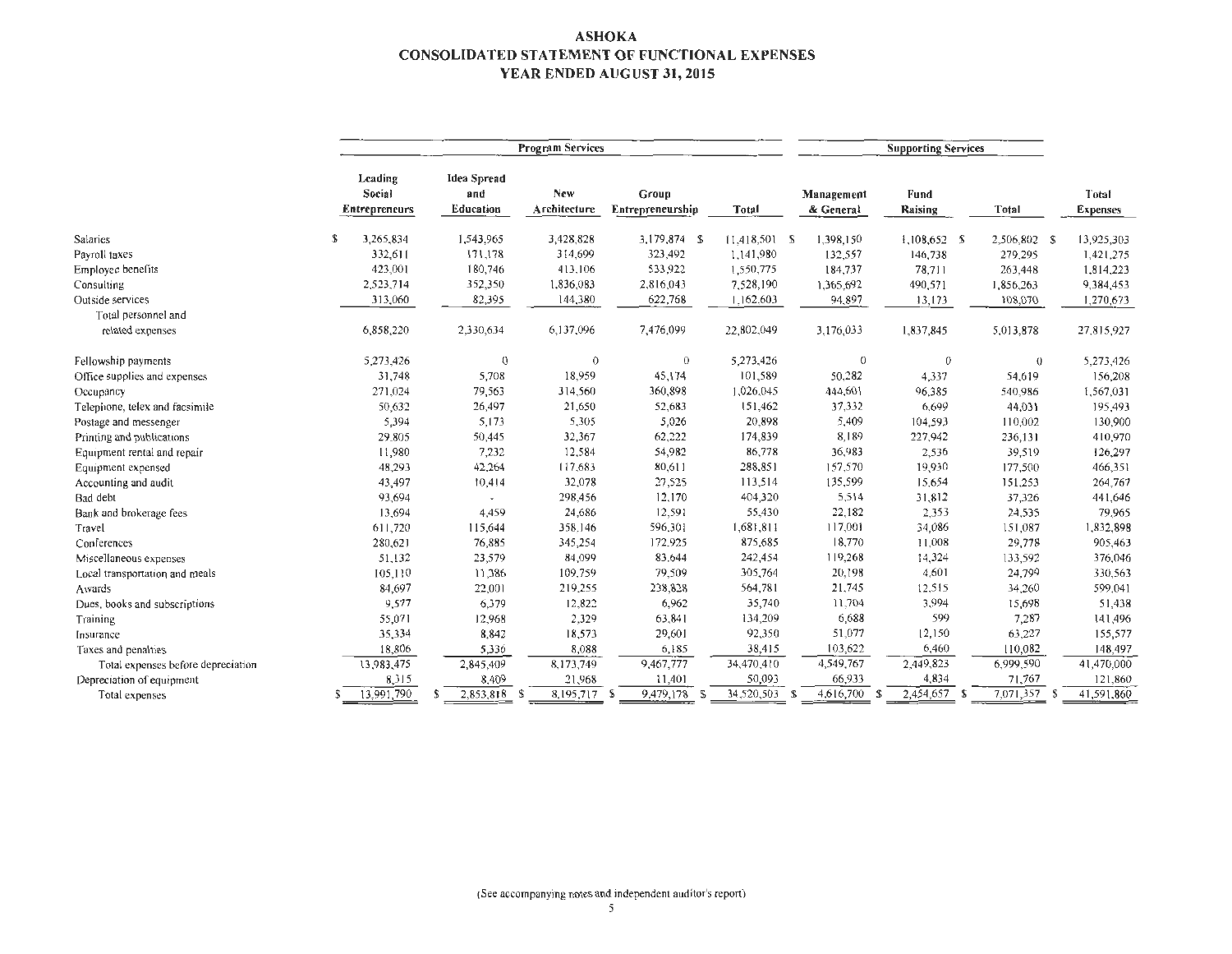#### ASHOKA CONSOLIDATED STATEMENT OF FUNCTIONAL EXPENSES YEAR ENDED AUGUST 31, 2014

|                                    |                                                  |                                        | <b>Program Services</b> |                           |               |                         |                   |                |                          |
|------------------------------------|--------------------------------------------------|----------------------------------------|-------------------------|---------------------------|---------------|-------------------------|-------------------|----------------|--------------------------|
|                                    | Leading<br><b>Social</b><br><b>Entrepreneurs</b> | <b>Idea Spread</b><br>and<br>Education | New<br>Architecture     | Group<br>Entrepreneurship | Total         | Management<br>& General | Fund<br>Raising   | Total          | Total<br><b>Expenses</b> |
| Salaries                           | S<br>2,956,121                                   | 1,447,375                              | 3,535,550               | 3,928,380 \$              | 11,867,426 \$ | 1,336,066               | $1,523,142$ \$    | 2,859,208 \$   | 14,726,634               |
| Payroll taxes                      | 341,683                                          | 179,345                                | 294,688                 | 409,251                   | 1,224,967     | 175,566                 | 173,967           | 349,533        | 1,574,500                |
| Employee benefits                  | 280,653                                          | 100,670                                | 271,321                 | 353,073                   | 1,005,717     | 107,315                 | 126,607           | 233,922        | 1,239,639                |
| Consulting                         | 3,727,443                                        | 662,264                                | 1,962,446               | 3,666,259                 | 10,018,412    | 2,225,125               | 593,193           | 2,818,318      | 12,836,730               |
| Outside services                   | 429,181                                          | 238,151                                | 110,796                 | 277,455                   | 1,055,583     | 125,432                 | 30,761            | 156,193        | 1,211,776                |
| Total personnel and                |                                                  |                                        |                         |                           |               |                         |                   |                |                          |
| related expenses                   | 7,735,081                                        | 2,627,805                              | 6,174,801               | 8,634,418                 | 25,172,105    | 3,969,504               | 2,447,670         | 6,417,174      | 31,589,279               |
| Fellowship payments                | 7,420,808                                        | $\theta$                               | $\theta$                | $\bf{0}$                  | 7,420,808     | 0                       | $\Omega$          | $\theta$       | 7,420,808                |
| Office supplies and expenses       | 70,796                                           | 10,890                                 | 17,243                  | 45,583                    | 144,512       | 83,942                  | 7,075             | 91,017         | 235,529                  |
| Occupancy                          | 236,592                                          | 91,310                                 | 212,257                 | 323,407                   | 863,566       | 277,297                 | 61,006            | 338,303        | 1.201.869                |
| Telephone, telex and facsimile     | 68,918                                           | 32,911                                 | 26,021                  | 57,409                    | 185,259       | 47,705                  | 9,238             | 56,943         | 242,202                  |
| Postage and messenger              | 8,242                                            | 2,572                                  | 6,011                   | 4,648                     | 21,473        | 3,982                   | 243,544           | 247,526        | 268,999                  |
| Printing and publications          | 25,038                                           | 123,616                                | 29,988                  | 41,052                    | 219,694       | 19,537                  | 104,733           | 124,270        | 343,964                  |
| Equipment rental and repair        | 11,413                                           | 223,003                                | 15,875                  | 76,461                    | 326,752       | 26,395                  | 1,827             | 28,222         | 354,974                  |
| Equipment expensed                 | 106,464                                          | 44 349                                 | 89,471                  | 64.296                    | 304,580       | 649,310                 | 25,437            | 674,747        | 979,327                  |
| Accounting and audit               | 41,752                                           | 8,827                                  | 39,389                  | 20,016                    | 109,984       | 144,907                 | 11,958            | 156,865        | 266,849                  |
| Bad debt                           | 18,544                                           | 21,896                                 | 59,610                  | 36,418                    | 136,468       | 63,229                  | 24,130            | 87,359         | 223,827                  |
| Bank and brokerage fees            | 15,112                                           | 3,079                                  | 15,297                  | 16,759                    | 50,247        | 58,852                  | 9,524             | 68,376         | 118,623                  |
| Travel                             | 763,580                                          | 269,442                                | 350,771                 | 571,481                   | 1,955,274     | 116,354                 | 90,654            | 207,008        | 2,162,282                |
| Conferences                        | 286,576                                          | 118,442                                | 107,951                 | 251,470                   | 764,439       | 30,068                  | 15,901            | 45,969         | 810,408                  |
| Miscellaneous expenses             | 5,946                                            | 5,148                                  | 14,056                  | 7,517                     | 32,667        | 37,470                  | 3,224             | 40,694         | 73,361                   |
| Local transportation and meals     | 104,287                                          | 14,802                                 | 70,636                  | 72,710                    | 262,435       | 38,562                  | 6,544             | 45,106         | 307,541                  |
| Awards                             | 125,678                                          | 30,793                                 | 626,189                 | 401,061                   | 1,183,721     | 14,997                  | 13,787            | 28,784         | 1,212,505                |
| Dues, books and subscriptions      | 5,707                                            | 7,986                                  | 27,336                  | 7,541                     | 48,570        | 12,072                  | 8,451             | 20,523         | 69.093                   |
| Training                           | 13,850                                           | 24,324                                 | 410                     | 54,075                    | 92,659        | 10,673                  | 2,139             | 12,812         | 105,471                  |
| Insurance                          | 34,511                                           | 11,589                                 | 15,229                  | 14,000                    | 75,329        | 65,818                  | 16,447            | 82,265         | 157,594                  |
| Taxes and penalties                | 29,638                                           | 3,749                                  | 6,254                   | 15,142                    | 54,783        | 110,861                 | 1,698             | 112,559        | 167,342                  |
| Total expenses before depreciation | 17,128,533                                       | 3,676,533                              | 7,904,795               | 10,715,464                | 39,425,325    | 5,781,535               | 3,104,987         | 8,886,522      | 48, 311, 847             |
| Depreciation of equipment          | 6,710                                            | 5,791                                  | 18,416                  | 11,092                    | 42,009        | 87.219                  | 5,586             | 92,805         | 134,814                  |
| Total expenses                     | 17,135,243                                       | 3,682,324<br>S                         | 7,923,211 \$<br>S       | 10,726,556<br>-S          | 39,467,334    | 5,868,754<br>- S<br>-S  | 3,110,573<br>- \$ | 8,979,327<br>S | 48,446,661               |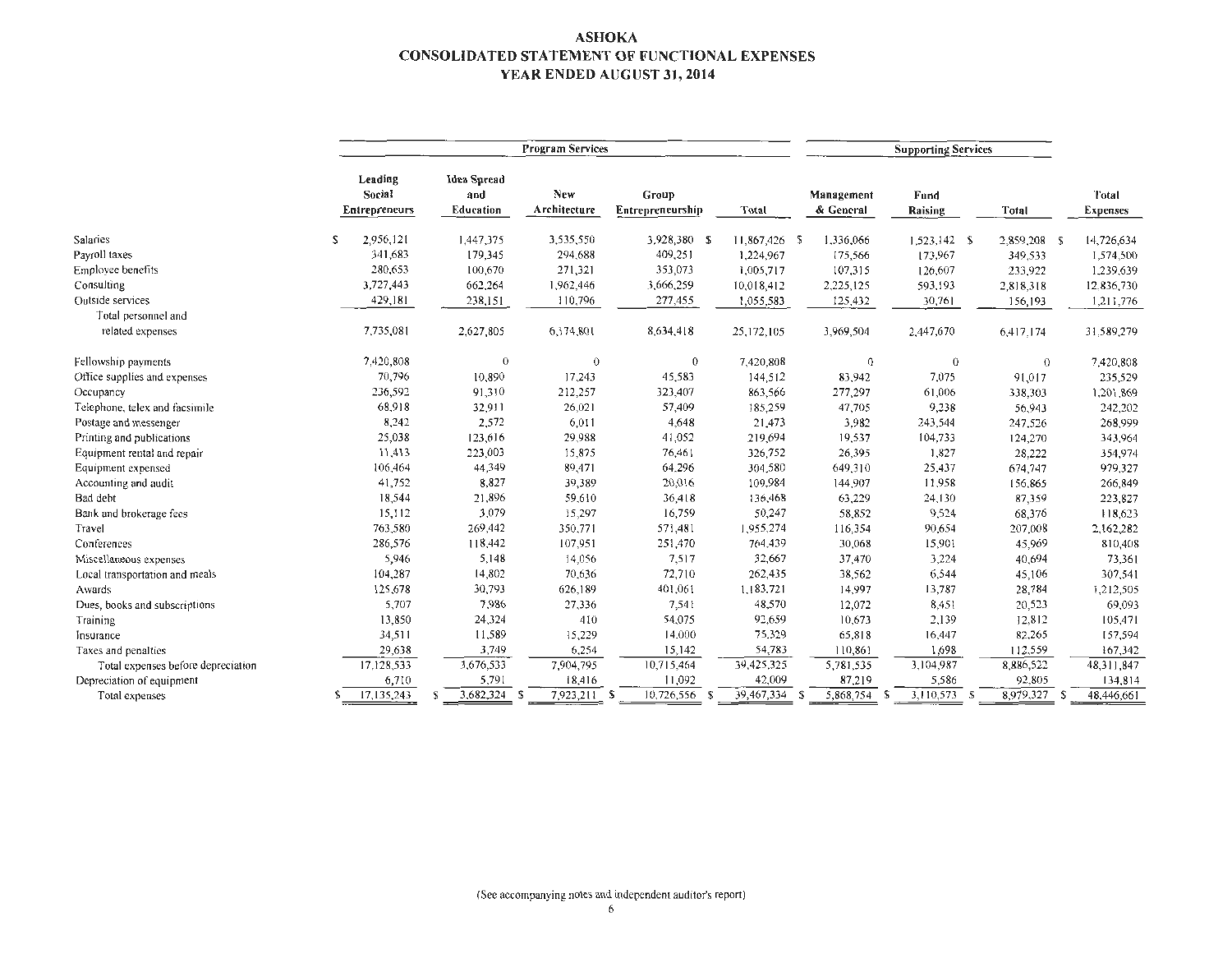#### **NOTE 1. Nature of Organization:**

Ashoka is a non-profit, publicly supported foundation incorporated on June 3, 1980 under the laws of the District of Columbia.

Ashoka envisions a global community that responds quickly and effectively to social challenges, where everyone has the freedom, confidence and societal support to address any societal problem and make change. This global community spreads innovation and the desire to change, such that everyone finds within themselves the potential to be changemakers.

Social entrepreneurs are the engines of change and role models for the citizen sector. Ashoka identifies and invests in Leading Social Entrepreneurs - entrepreneurs working to achieve positive social impact - supporting the individual, idea, and institution through all phases of their career.

Through Group Entrepreneurship programs, Ashoka engages communities of entrepreneurs and develops patterns of effective collaborations that accelerate and spread social impact.

Ashoka encourages the creation of sustainable social solutions by developing New Architecture for the sector to support and accelerate progress within the community. Systems include: access to social financing, bridges to business and academic sectors, and frameworks for strategic partnerships that deliver social and financial value.

Ashoka works to define and strengthen the field of social entrepreneurship through Idea Spread and Education programs, including spreading the innovations of both individual social entrepreneurs and those developed cooperatively among social entrepreneurs working on common or related problems. This includes publications, professional training of social entrepreneurs in communications, and Ashoka's web presence.

Ashoka makes disbursements of funds in support of these objectives directly to individuals and groups as well as through affiliated groups and its own regional and country branches in East Asia, Southeast Asia, South Asia, Africa, South America, Mexico/the Caribbean Basin/Central America, Europe, North America, and Middle East/North Africa.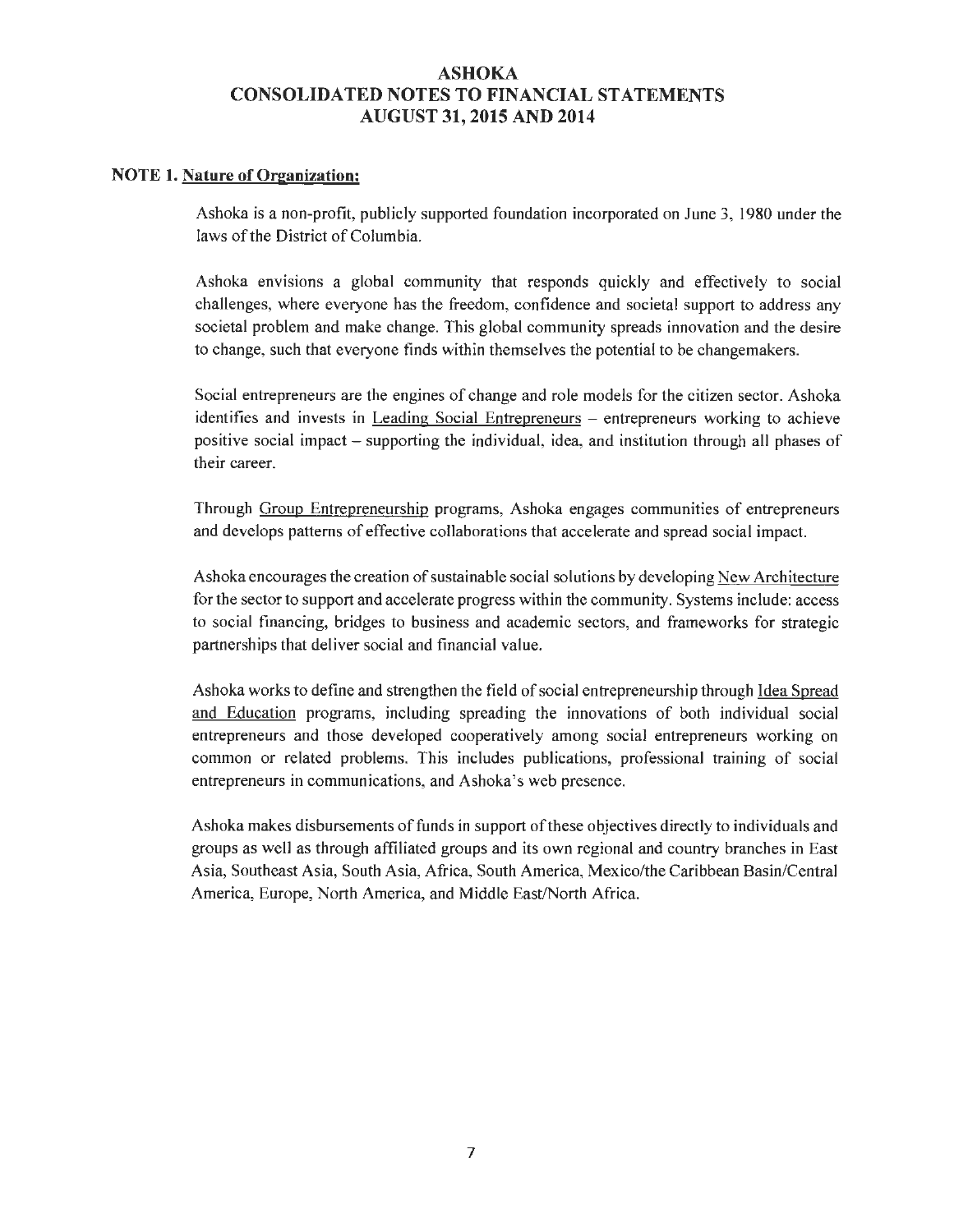#### NOTE 2. Summary of Significant Accounting Policies:

#### Basis of Presentation

The financial statements include the accounts of Ashoka's global offices. Significant intercompany transactions have been eliminated in consolidation.

#### Income Taxes

Ashoka is a non-profit organization and is exempt from income tax under the provisions of section  $501(c)$  (3) of the Internal Revenue Code of 1954 as amended and has been classified as a publically supported organization. It has or is obtaining similar tax status under the laws of the many other countries where it works.

#### Basis of Consolidation

The accompanying consolidated financial statements include the accounts of the global entity as well as the entities in foreign countries. The consolidated financial statements include the net assets and activities in the entities of which Ashoka maintains managerial and financial control.

#### Cash and Cash Equivalents

Cash consists of cash on deposit in interest-bearing accounts, certificates of deposit and demand deposits. Cash equivalents consist of high liquid investments, with original maturities of 91 days or less.

#### Use of Estimates

The preparation of financial statements, in conformity with accounting principles generally accepted in the United States of America, requires management to make estimates and assumptions that affect the reported amounts of assets and liabilities and disclosure of contingent assets and liabilities at the date of the financial statements and the reported amounts of revenue and expenses during the reporting period. Actual results may differ from those estimates.

#### Fair Value of Financial Instruments

For the years ended August 31, 2015 and 2014, the fair value of Ashoka's marketable securities is based on quoted market prices. Similarly, the carrying value of all other financial instruments potentially subject to value risk (principally consisting of cash, accounts receivable, and accounts payable) approximates fair value.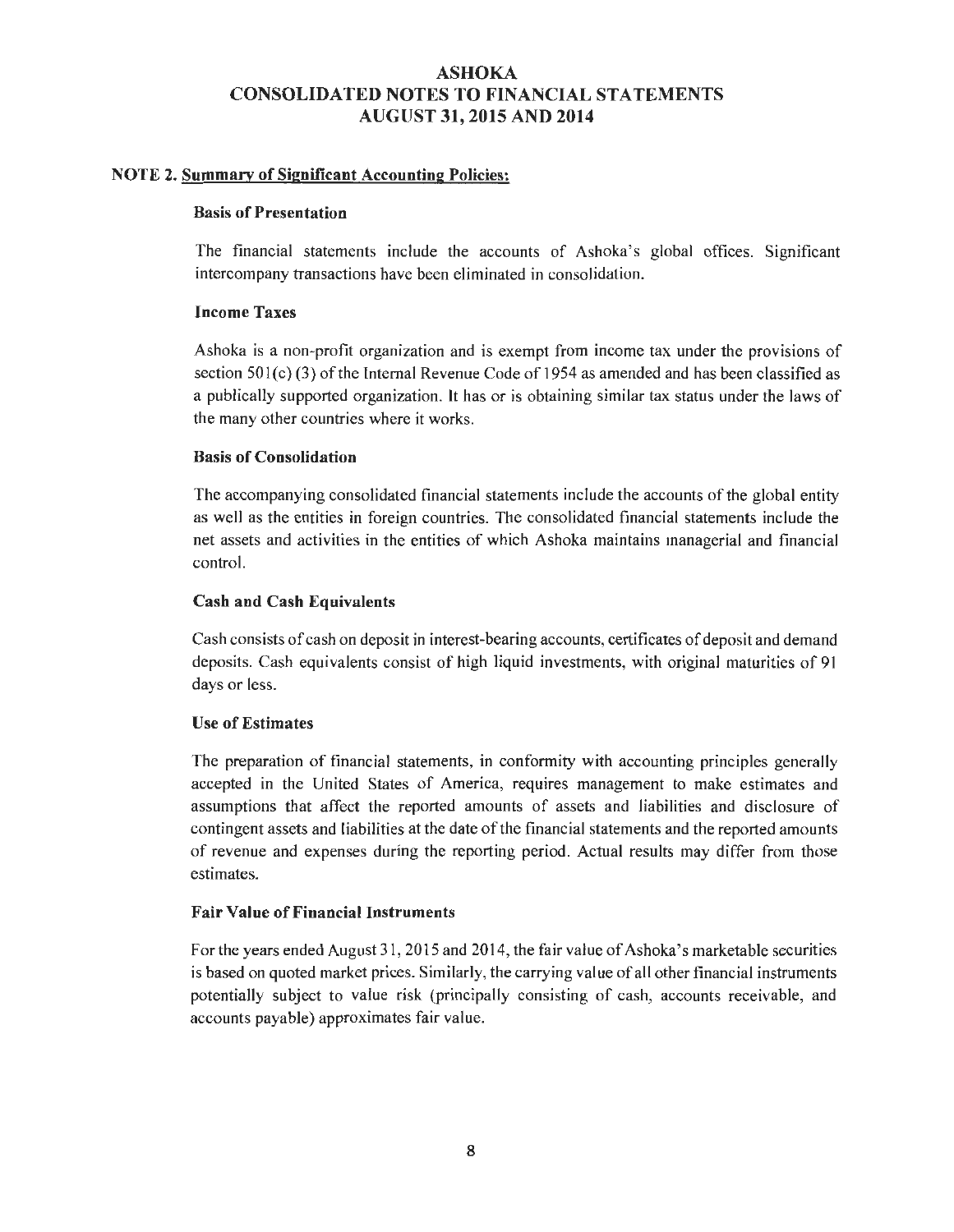#### Concentration of Market and Credit Risk

Ashoka periodically, maintains cash balances in excess of insured limits. Accounting Standards Codification ("ASC") 825 "Financial instruments" identifies these items as a concentration of credit risk requiring disclosure, regardless of degree of risk. The risk is managed by monitoring the financial institutions in which deposits are made.

Market risk represents the potential loss Ashoka faces due to the decrease in the value of marketable securities. Credit risk represents the potential loss Ashoka faces due to the possible nonperformance by obligators and counterparts of the terms of their contracts. Market risk is contained by limiting investments in marketable securities to certificates of deposit, U.S. Government securities, and balanced mutual funds and limiting the holdings in any one security.

#### Marketable Securities

Marketable securities are carried at fair value with unrealized gains and losses included in the statement of activity and changes in net assets. Donated securities are recorded at their fair value at the date of donation. Dividend and interest income is recorded as earned.

#### Cash Held in International Offices

Cash held in international offices primarily represents cash in foreign bank accounts that will be used for program activities. Cash held in international offices includes both cash advanced to field offices by headquarters and cash disbursed directly to field offices by donors.

#### Fixed Assets

Purchased fixed assets are recorded at cost. Contributed fixed assets are recorded at their estimated fair value. Depreciation is provided based upon the estimated useful lives of the assets (3 to 7 years) using the straight-line method. Leasehold improvements are amortized over the life of the lease, using the straight-line method. Software implementation are amortized over a 10 year period, using the straight-line method. Amounts not deemed significant are expensed in the year of purchase and allocated to functional areas based upon actual usage.

#### Contributions

Ashoka records unconditiona l promises to give (pledges) as a receivable and revenue in the year pledged, net of the discount to present value of future cash flows. Gifts of cash and other assets are recorded as contributions when received and are reported as restricted support if they are received with donor stipulations that limit the use of the donated assets. When donor restriction expires, that is, when a stipulated time restriction ends or purpose of the restriction is accomplished, temporarily restricted net assets are then classified to unrestricted net assets and reported in the statement of activities as "net assets released from restrictions."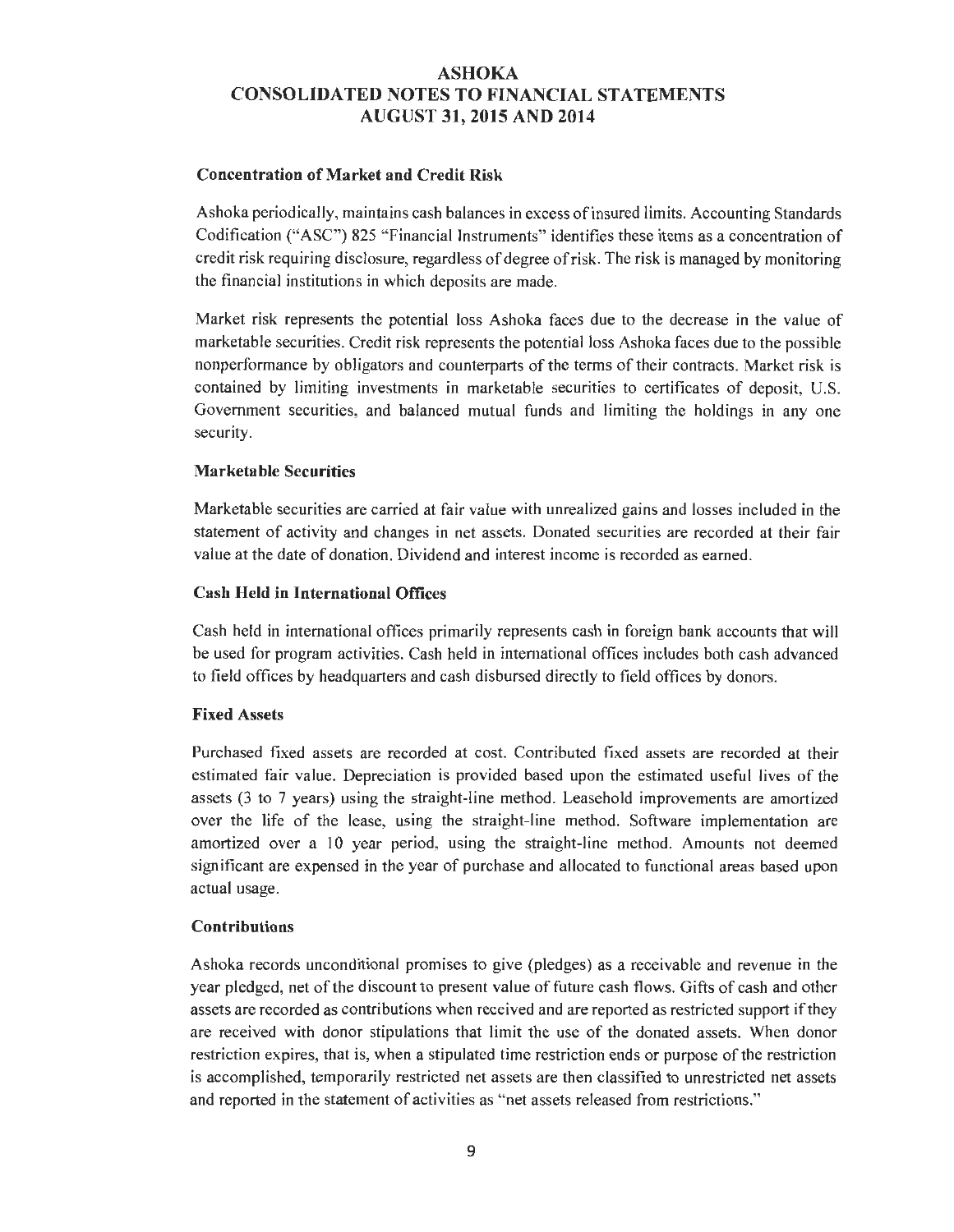#### **Contribution of** Services **(In-Kind)**

Contributed services consist of services provided by various organizations related to Ashoka's mission as well as in the fields of law, publications, television and strategic planning. Contributed services are valued by the provider of those services, or based upon fair value of those services. The value of the services are included in the revenue and consulting expenses in the year that they are contributed.

#### **Net** Assets

Net assets and revenues, expenses, gains and losses are classified based on the existence or absence of donor-imposed restrictions. Accordingly, net assets of Ashoka and changes therein are classified and reported as follows:

**Unrestricted net** assets include the revenues and expenses associated with the principal mission of Ashoka.

**Temporarily restricted net assets include gifts for which donor-imposed restrictions have** not been met.

**Permanently restricted net** assets include gifts and contributions on which the donor has imposed a restriction requiring the original corpus must be invested in perpetuity, with only the related income to be made available for use in accordance with the restrictions of the donor.

#### **Foreign Currency Transactions**

Transactions gains and losses that arise from exchange rate fluctuations denominated in foreign currency are included in program services in the statement of activity and changes in net assets, as incurred. Translation gains  $/$  (losses) amounted to approximately \$252,370 and \$40,815 in 2015 and 2014, respectively.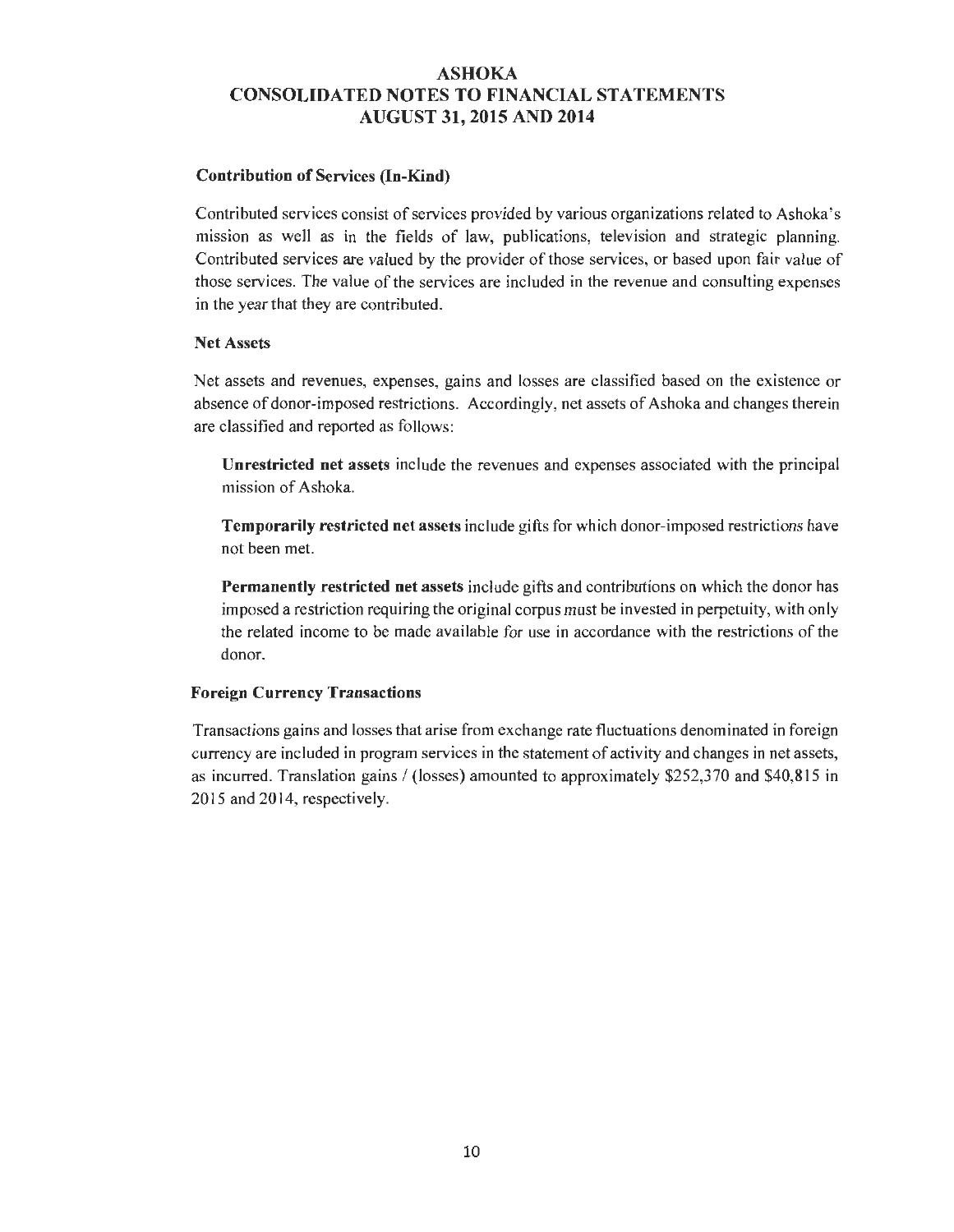#### **NOTE 3. Marketable Securities:**

As of August 31, 2015 and 2014, the cost and the fair value of marketable securities were as follows:

|                             | 2015               |              | 2014           |            |
|-----------------------------|--------------------|--------------|----------------|------------|
|                             | Cost               | Fair Value   | Cost           | Fair Value |
| Cash and Money Market Funds | \$<br>1,299,510 \$ | 1,299,510 \$ | 2,304,859<br>S | 2,309,828  |
| Certificates of Deposit     | 1,885,849          | 1,886,201    | 6,172,273      | 6,169,991  |
| Corporate Bonds             | 1,768,565          | 1,765,323    | ۰              |            |
| <b>Mutual Funds</b>         | 8,799,380          | 12,657,305   | 7,238,397      | 12,189,941 |
| Equities                    | 5,882,691          | 6,622,512    | 5,597,440      | 8,401,998  |
| Partnerships                |                    |              | 300,000        | 300,000    |
|                             | \$<br>19,635,995   | 24,230,851   | 21,612,969     | 29,371,758 |

Ashoka utilized various methods to measure the fair value of its investments on a recurring basis. Generally accepted accounting principles established a hierarchy that prioritizes inputs to valuation methods. The three levels of inputs are described below:

Level 1 – Unadjusted quoted prices in active markets for identical assets or liabilities that the Organization has the ability to access

Level 2 – Observable inputs other than quoted prices included in Level 1 that are observable for the asset or liability, either directly or indirectly. These inputs may include quoted prices for the identical instrument on an inactive market, prices for similar instruments, interest rates, prepayment speeds, credit risk, yield curves, default rates and similar data.

**Level 3** – Unobservable inputs for the asset or liability, to the extent relevant observable inputs are not available, representing the Organization's own assumptions about the assumptions a market participant would use in valuing the asset or liability, and would be based on the best information available.

The in puts methodology used for valuing securities are not necessarily an indication of the risk associated with investing *in* those securities.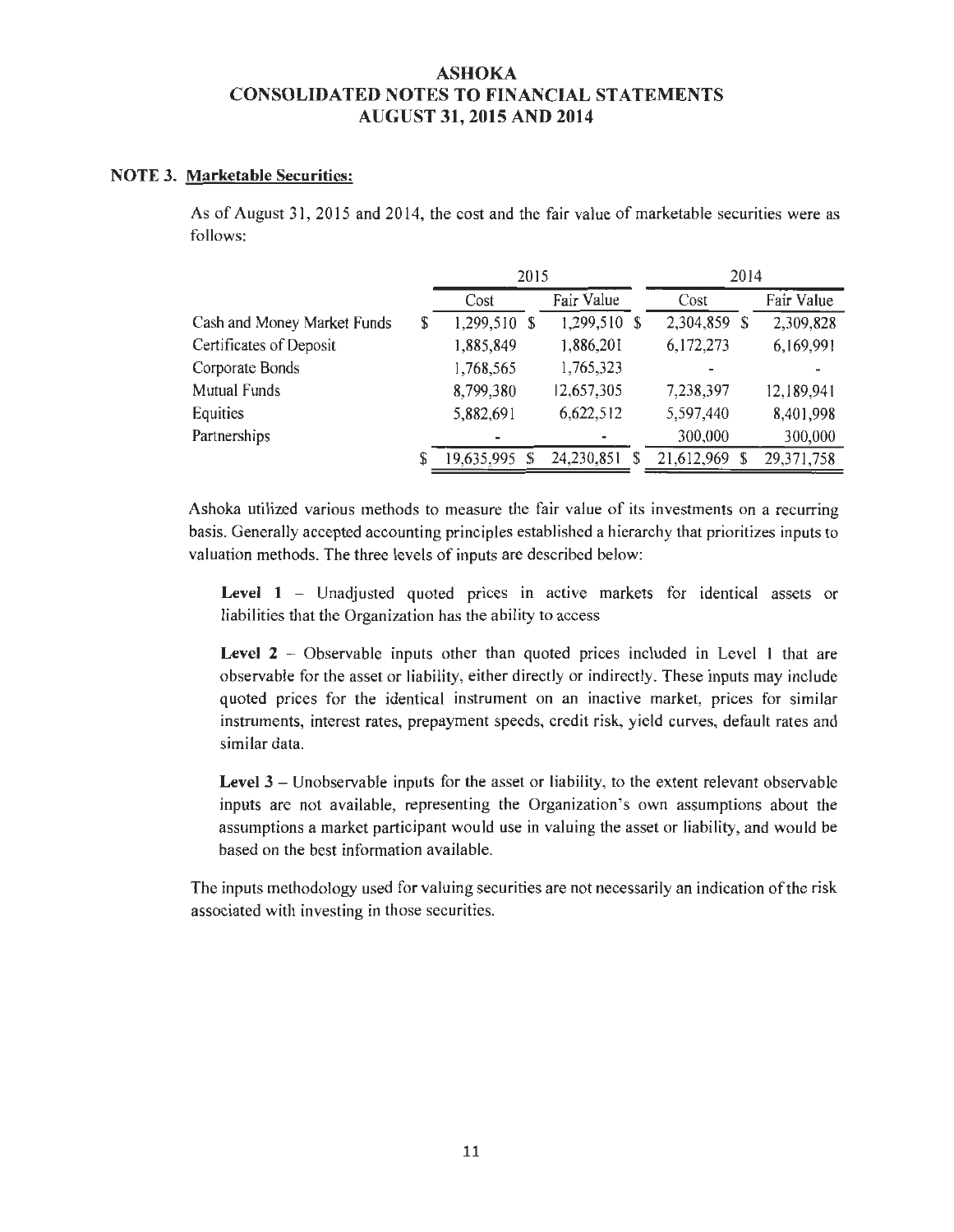The summary of inputs used to value Ashoka's investments as of August 31, 2015 and 2014 are as follows:

|    | 2015       |  |                            |  |              |    |                |
|----|------------|--|----------------------------|--|--------------|----|----------------|
|    | Total      |  | Level 1                    |  | Level 2      |    | Level 3        |
|    |            |  |                            |  |              |    |                |
| S. |            |  |                            |  |              | \$ |                |
|    | 1,886,201  |  | 1,886,201                  |  |              |    |                |
|    | 1,765,323  |  | 1,765,323                  |  |              |    |                |
|    | 12,657,305 |  | 5,910,454                  |  | 6,746,851    |    |                |
|    | 6,622,512  |  | 6,622,512                  |  |              |    |                |
| S  |            |  | 17,484,000                 |  |              |    |                |
|    |            |  | 1,299,510 \$<br>24,230,851 |  | 1,299,510 \$ |    | $6,746,851$ \$ |

|                             | 2014 |              |  |               |  |              |   |         |
|-----------------------------|------|--------------|--|---------------|--|--------------|---|---------|
|                             |      | Total        |  | Level 1       |  | Level 2      |   | Level 3 |
| Investments                 |      |              |  |               |  |              |   |         |
| Cash and Money Market Funds | S    | 2,309,828 \$ |  | 2,309,828 \$  |  |              | S |         |
| Certificates of deposit     |      | 6,169,991    |  | 6,169,991     |  |              |   |         |
| Corporate Bonds             |      |              |  |               |  |              |   |         |
| Mutual Funds                |      | 12,189,941   |  | 6,418,361     |  | 5,771,580    |   |         |
| Equities                    |      | 8,401,998    |  | 8,401,998     |  |              |   |         |
| Partnerships                |      | 300,000      |  |               |  |              |   | 300,000 |
|                             |      | 29,371,758   |  | 23,300,178 \$ |  | 5,771,580 \$ |   | 300,000 |

There were no transfers between Level 1 and 2 for the years ended August 31, 2015 and 2014. The partnership that was reported in 2014 was fully liquidated in 2015.

# **NOTE 4. Restrictions on** Assets:

Temporarily restricted net assets are available for the following purposes or periods at August 31:

|                                                 | 2015             | 2014       |
|-------------------------------------------------|------------------|------------|
| Leading social entrepreneurs                    | \$<br>19,066,403 | 21,465,671 |
| Idea spread and education                       | 361,091          | 476,500    |
| New architecture                                | 6,394,080        | 8,888,794  |
| Group entrepreneurship                          | 14,895,118       | 18,066,448 |
| Fund raising                                    | 2,390,725        | 4,073,807  |
| Unspecified purposes for periods after Aug. 31, | 2,116,558        | 1,932,584  |
|                                                 | 45,223,975 \$    | 54,903,804 |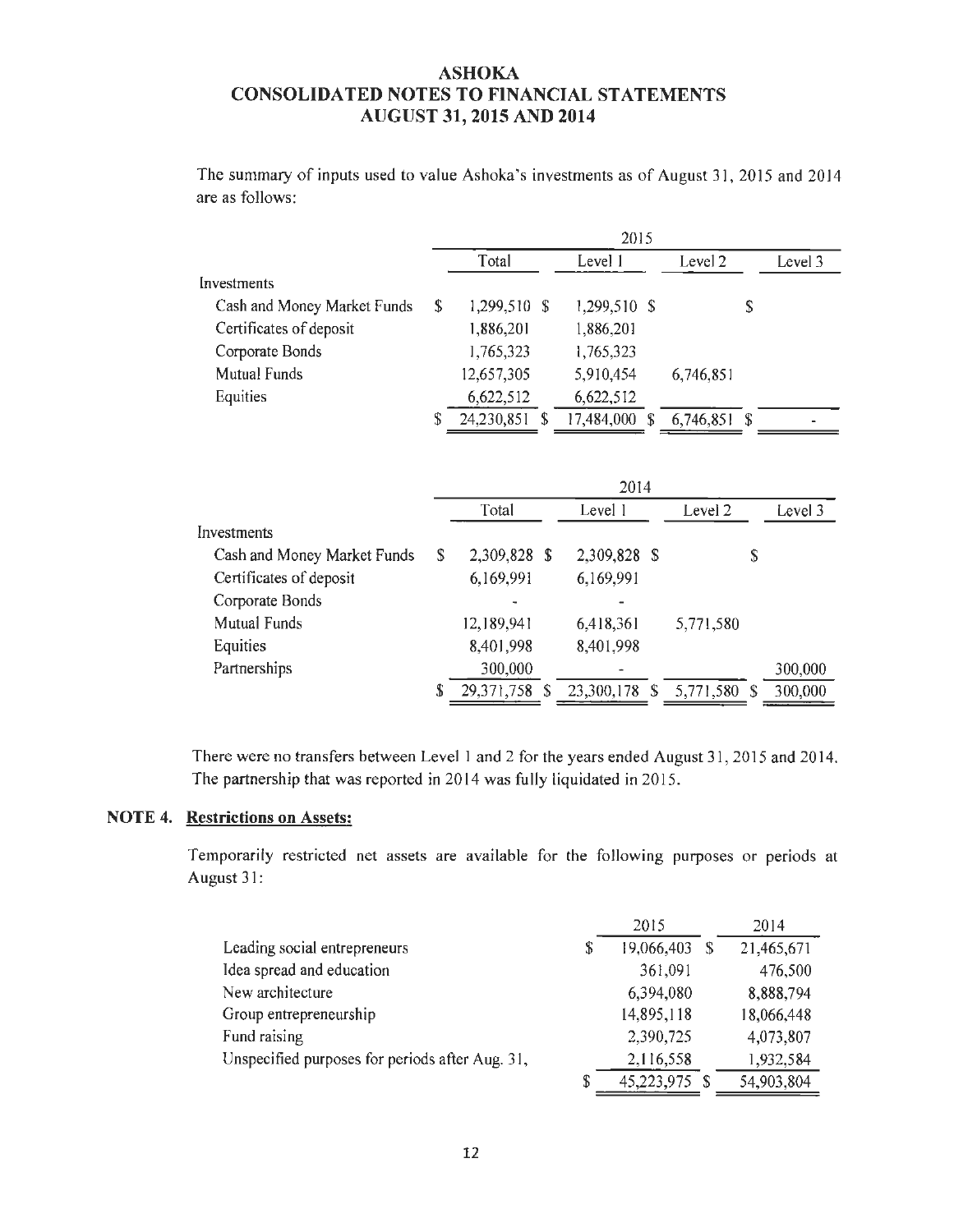#### **NOTE 5. Net** Assets **Released from Restrictions:**

Net assets were released from donor restrictions by incurring expenses satisfying the restricted purposes as follows:

|                                    | 2015       | 2014             |
|------------------------------------|------------|------------------|
| Leading social entrepreneurs<br>\$ | 7,834,954  | 15,084,067<br>-S |
| Idea spread and education          | 340,801    | 162,914          |
| New architecture                   | 4,547,498  | 4,906,360        |
| Group entrepreneurship             | 7,257,490  | 5,464,548        |
| Fund raising                       | 1,475,640  | 3,246,601        |
| Unspecified purposes               | 533,479    | 852,391          |
| Total restrictions released<br>S   | 21,989,862 | 29,716,881<br>-S |

#### **NOTE 6. Endowment fund:**

Ashoka 's endowment consists of individual endowments established over many years for a variety of purposes. The endowment includes permanent endowments, as well as unrestricted funds designated by the board of trustees to function as endowments. As required by GAAP, net assets associated with endowment funds including unrestricted funds designated by the board of trustees to function as endowments, are classified and reported based upon the existence or absence of donor imposed restrictions.

Ashoka employs the market value method of accounting for each individual endowment. Net investment income and distributions are allocated across each endowment proportionately with the exception of endowment accounts with their own investment accounts.

The endowment related net assets are composed of permanently restricted net assets and unrestricted net assets designated for endowment purposes as follows at August 31:

|                        | 2015          | 2014       |
|------------------------|---------------|------------|
| Permanently restricted | 22,860,476 \$ | 21,637,514 |
| Unresticted designated | 1,506,115     | 3,401,977  |
|                        | 24,366,591    | 25,039,491 |
|                        |               |            |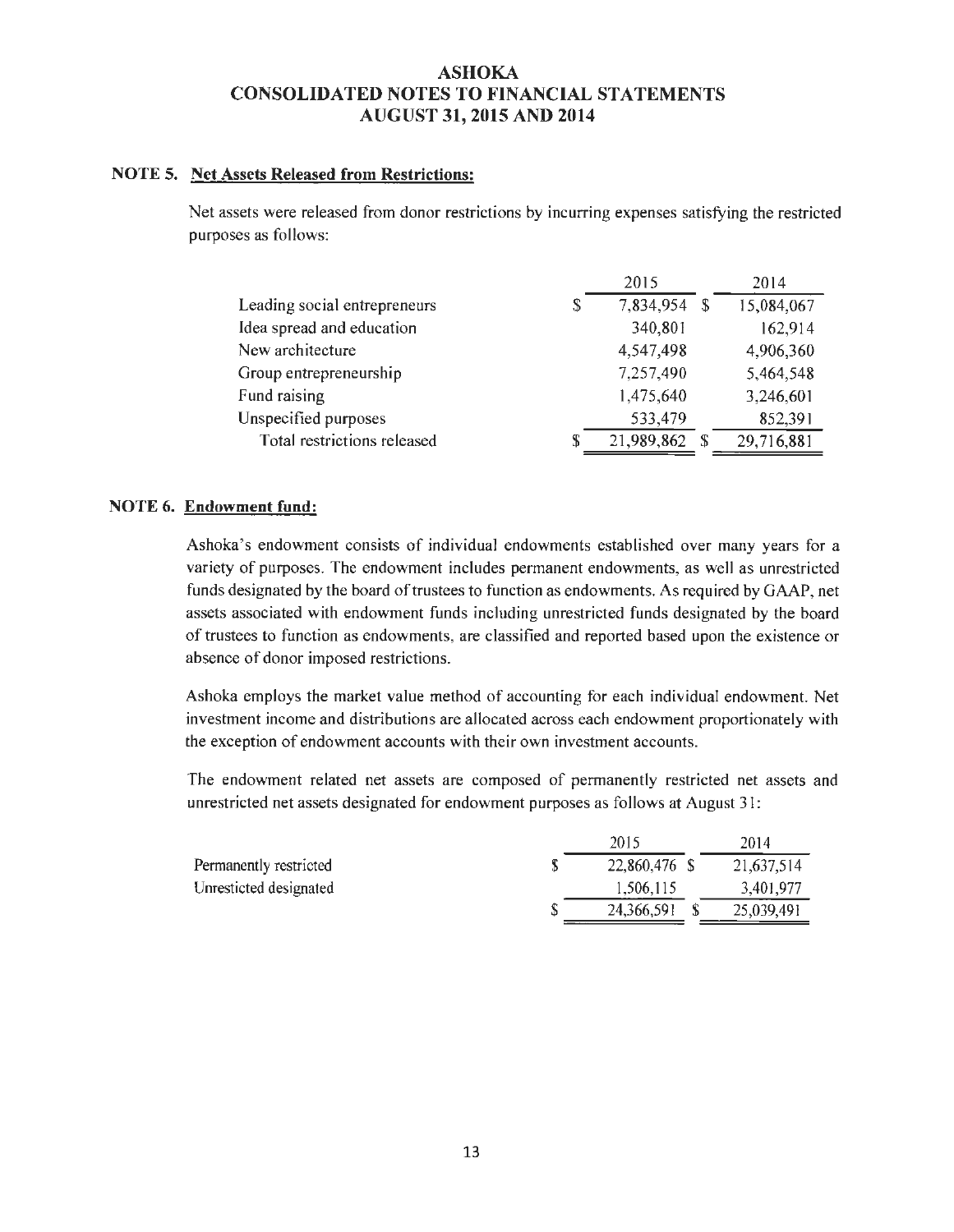#### **NOTE 7. Unconditional Promises to Give:**

Unconditional promises to give expected to be collected within one year are recorded at their net realizable value. Those expected to be collected in future years are recorded at the present value of estimated future cash flows. The present value of estimated future cash flows has been measured utilizing a rate of return in the appropriate period during which the outstanding promises are expected to be collected. A discount rate of 3.5% was used for fiscal year ending August 31, 2015. The resulting discount amounted to \$1,718,818 and \$2, 171 ,611 at August 31, 2015 and 2014 respectively. Maturities of unconditional promises to give are as follows:

|                |   | 2015         |  | 2014          |               |     |             |
|----------------|---|--------------|--|---------------|---------------|-----|-------------|
|                |   |              |  | Temporarily   |               |     | Temporarily |
|                |   | Unrestricted |  | Restricted    | Unrestricted  |     | Restricted  |
| Current        |   | 1,174,691 \$ |  | 10,738,562 \$ | 2.421,374 \$  |     | 13,925,027  |
| 1 to 5 years   |   | 658,876      |  | 19,758,307    | 1,111,070     |     | 25,484,163  |
| Less allowance |   | (753, 102)   |  | (917, 836)    | (1, 556, 935) |     | (1,407,300) |
|                | S | 1,080,465    |  | 29,579,033 \$ | 1,975,509     | - S | 38,001,890  |

### **NOTE 8. Fixed** Assets:

Fixed assets as of August 31, 2015 and 2014 are comprised of the following:

|                               |    | 2015       |     | 2014        |
|-------------------------------|----|------------|-----|-------------|
| Furniture                     | \$ | 58,526     | - S | 56,172      |
| Office equipment              |    | 856,940    |     | 881,197     |
| Leasehold improvements        |    | 169,708    |     | 169,708     |
| Software                      |    | 582,729    |     | 718,108     |
|                               |    | 1,667,903  |     | 1,825,185   |
| Less accumulated depreciation |    | (901, 818) |     | (1,130,515) |
|                               | S  | 766,085    |     | 694,670     |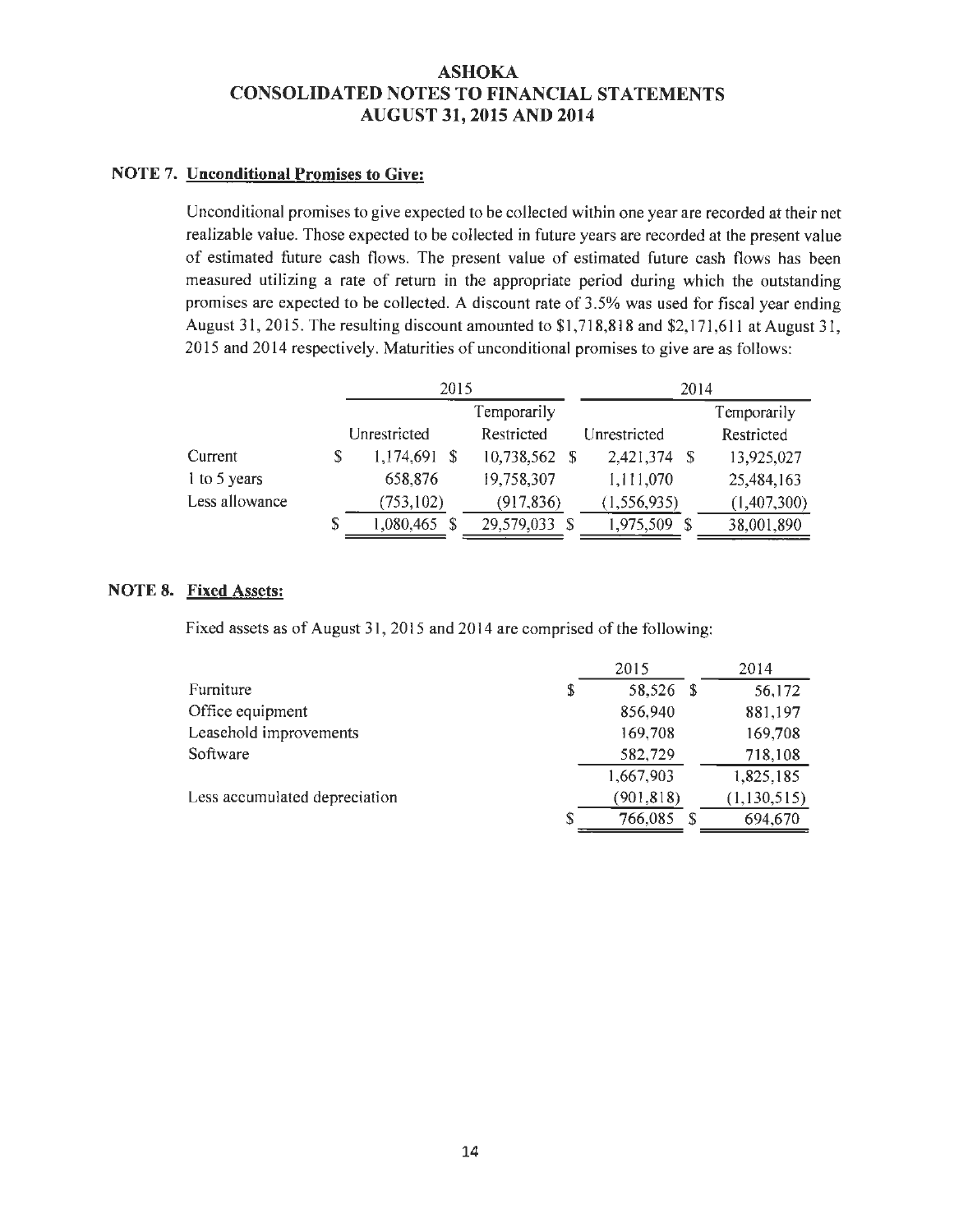#### NOTE 9. Fellowship Obligations:

In 2015 and 2014 Ashoka made commitments to support new Fellows and extended the obligations to existing Fellows for periods ranging from one to four years. The numbers of new fellows elected were 124 and 127 in 2015 and 2014 respectively. At August 31, fellowship obligations were as follows:

|                            |    | 2015       |      | 2014       |
|----------------------------|----|------------|------|------------|
| Prior year elected Fellows | S  | 6,330,536  | - \$ | 5,174,802  |
| New Fellows and extensions |    |            |      |            |
| Global                     |    | 201,758    |      | 415,656    |
| Asia                       |    | 811,403    |      | 1,017,820  |
| Africa                     |    | 775,931    |      | 2,208,615  |
| South America              |    | 789,596    |      | 877,382    |
| Central America            |    | 252,562    |      | 68,635     |
| North America              |    | 834,145    |      | 1,308,344  |
| Europe                     |    | 1,384,815  |      | 1,786,934  |
|                            | \$ | 11,380,746 | -S   | 12,858,188 |

#### NOTE 10. Lease Obligations:

Ashoka has negotiated operating leases for office space and copiers. The lease for office space went into effect April 1, 2012 with a term of ten years and the lease for copiers went into effect December 15, 2012 with a term of five years. The minimum future lease payments under the terms of these operating leases are as follows:

| Year ending: |            | 2015      |   | 2014      |
|--------------|------------|-----------|---|-----------|
| Aug 31,      | 2015       | \$        | S | 925,435   |
|              | 2016       | 952,782   |   | 952,782   |
|              | 2017       | 971,701   |   | 971,701   |
|              | 2018       | 996,089   |   | 996,089   |
|              | 2019       | 1,025,972 |   | 1,025,972 |
|              | Thereafter | 3,076,231 |   | 3,076,231 |
|              |            | 7,022,775 |   | 7,948,210 |

Rental expense for the years ended August 31, 2015 and 2014 was \$964,093 and \$970,726 respectively.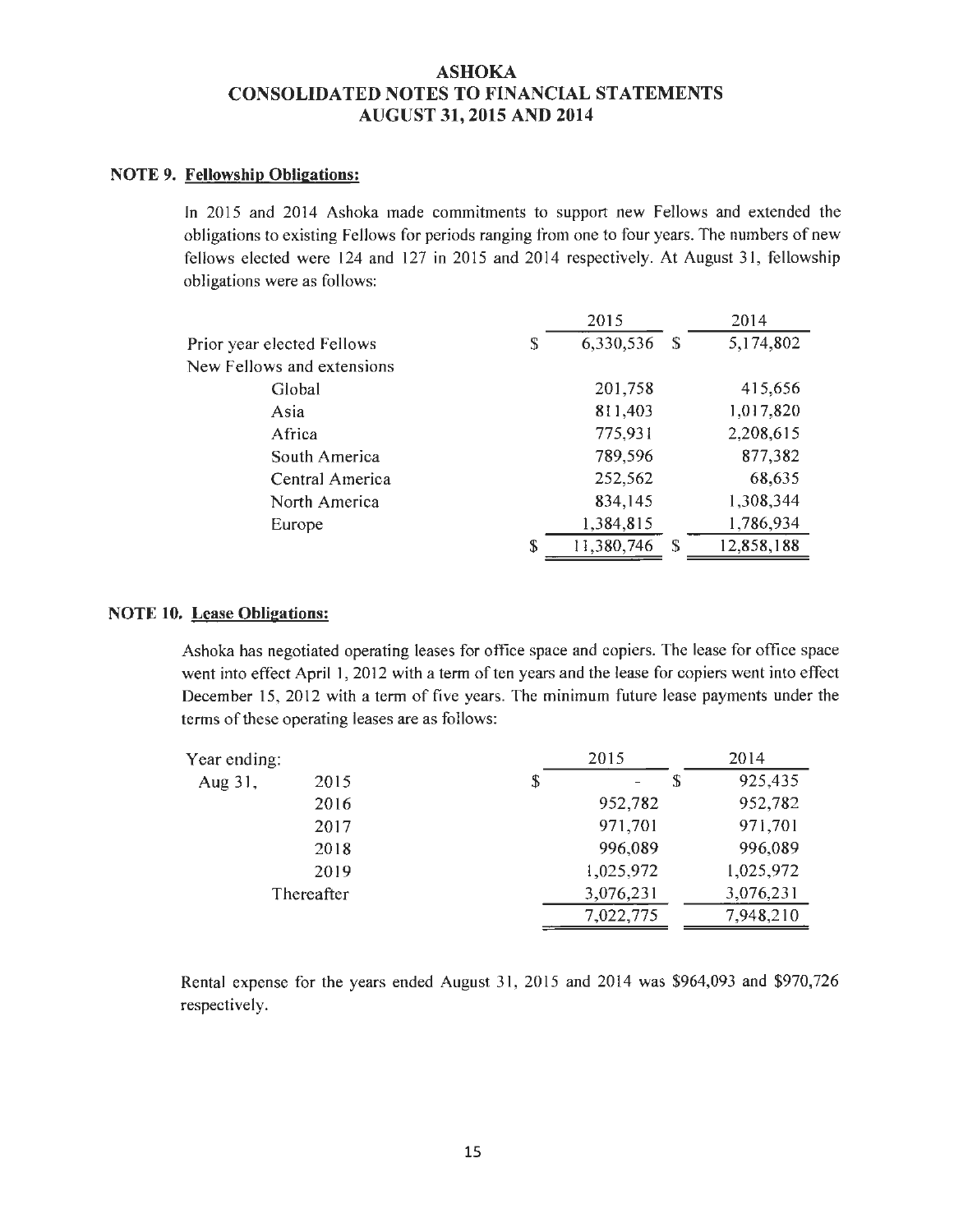#### NOTE 11. Commitments Budget:

Ashoka commits on average to provide financial support to its Fellows for three years. It therefore budgets for that average three year commitment and tries to keep outlays plus commitments balanced by income plus future pledges. The Commitments Budget reflects as expenses the full new commitments made to the Fellows elected in the current year, (including several much smaller multiyear commitments), plus all non-Fellow payments made in that year, only.

The Board requires Ashoka to use this Commitments Budget as the basis of its management and planning. lt feels that Ashoka must raise as much each year as it spends and commits to spend. In 2015 and 2014 respectively Ashoka:

Spent (not including payments to Fellows committed to and funded in prior years) and committed (to new Fellows) \$41,591,860 and \$48,446,661.

Raised (new current donations received, forward unrestricted pledges, endowment income and certain net assets released from restrictions that Ashoka's Board of Directors have requested not be counted entirely in the year they were raised) \$38,788,526 and \$52,035,432.

#### NOTE 12. Contributed Services:

Ashoka recognized contribution support for the years ending August 31, 2015 and 2014 for contributed services which benefited their entire program and supporting services. The amounts recognized and the program and supporting services benefited were as follows:

|                              |   | 2015      | 2014      |
|------------------------------|---|-----------|-----------|
| Leading social entrepreneurs | S | 1,507,268 | 2,565,814 |
| Idea spread and education    |   | 60.866    | 65,691    |
| New architecture             |   | 831.102   | 1,088,410 |
| Group entrepreneurship       |   | 1,201,110 | 2,043,200 |
| Management and general       |   | 1,032,538 | 1,989,019 |
| Fundraising                  |   | 298,213   | 239,442   |
|                              | S | 4,931,098 | 7,991,576 |

#### NOTE 13. Subsequent Events:

Subsequent events after the balance sheet through the date that the financial statements were available for issuance, June 24, 2016 have been evaluated in the preparation of the financial statements and management has determined that there are no subsequent events that would require disclosure or adjustment in the financial statements.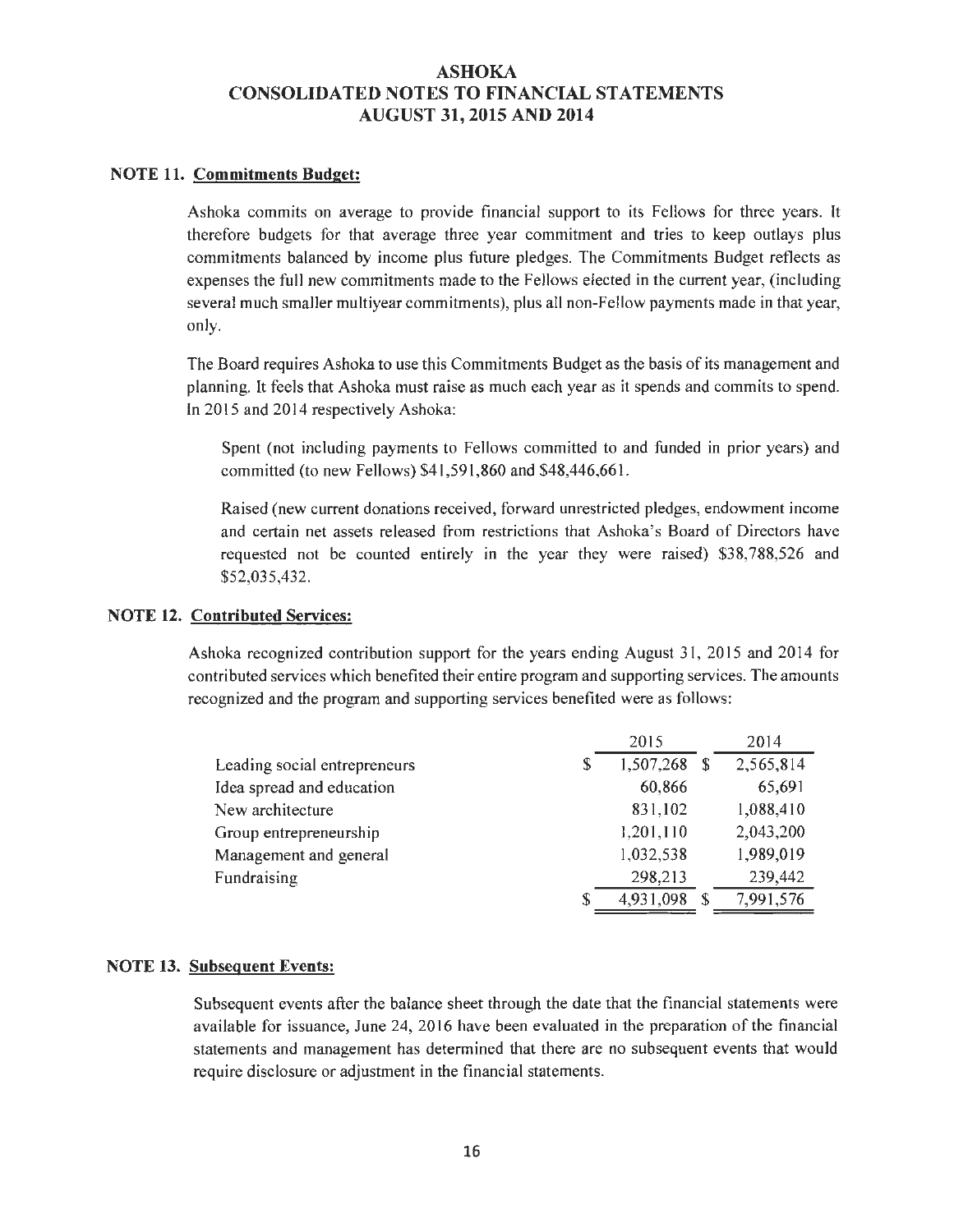### **NOTE 14. Endowment Funds:**

Ashoka is building an endowment and now has 39 specific endowments that together totaled \$24,366,591 on August 31, 2015. The individual endowments typically are given by individuals or institutions to ensure permanent support in an area of concern to the donor and commonly are named to honor someone of the donor's choosing. The endowment is important to Ashoka for two reasons:

- 1) Ashoka's function, supporting the people and ideas most critical to society's ability to change and adapt, is a permanent one. The issues will change but not the need for social entrepreneurs.
- 2) Since Ashoka's average commitment to the social entrepreneurs it helps launch is for three years whereas most contributions are for one year, it needs the funding stability the endowment provides.

E. Noel Bergere Endowment Fund - During 1984, Ashoka established the E. Noel Bergere Endowment Fund, under an arrangement which provided for a total endowment of \$30,000 payable in an initial contribution of \$15,500 in August 1984 and subsequent contributions totaling \$14,500. During 1985 the terms of the fund were amended to provide for a total initial principal amount of \$100,000. The endowment contains the following stipulations:

The founder Chairman of Ashoka, William Drayton, must approve the selection of the Fellow(s) in question during the donor's lifetime. Under certain circumstances the endowment may revert to other charitable uses.

The fellowships has no geographic or subject matter limitations but rather an expressed wish that, where possible, the fellowship go to a person who is handicapped and/or whose work relates either to education or the law.

Joan Bergere Endowment Fund - During 1985, Ashoka established the Joan Bergere Endowment Fund. The Joan Berger Endowment was started with initial contributions totaling \$200,000 over a period of two years. Joan Bergere came to America as a young musician and later helped other young musicians get their key career openings and first major New York City public concerts. The endowment contains the following stipulations: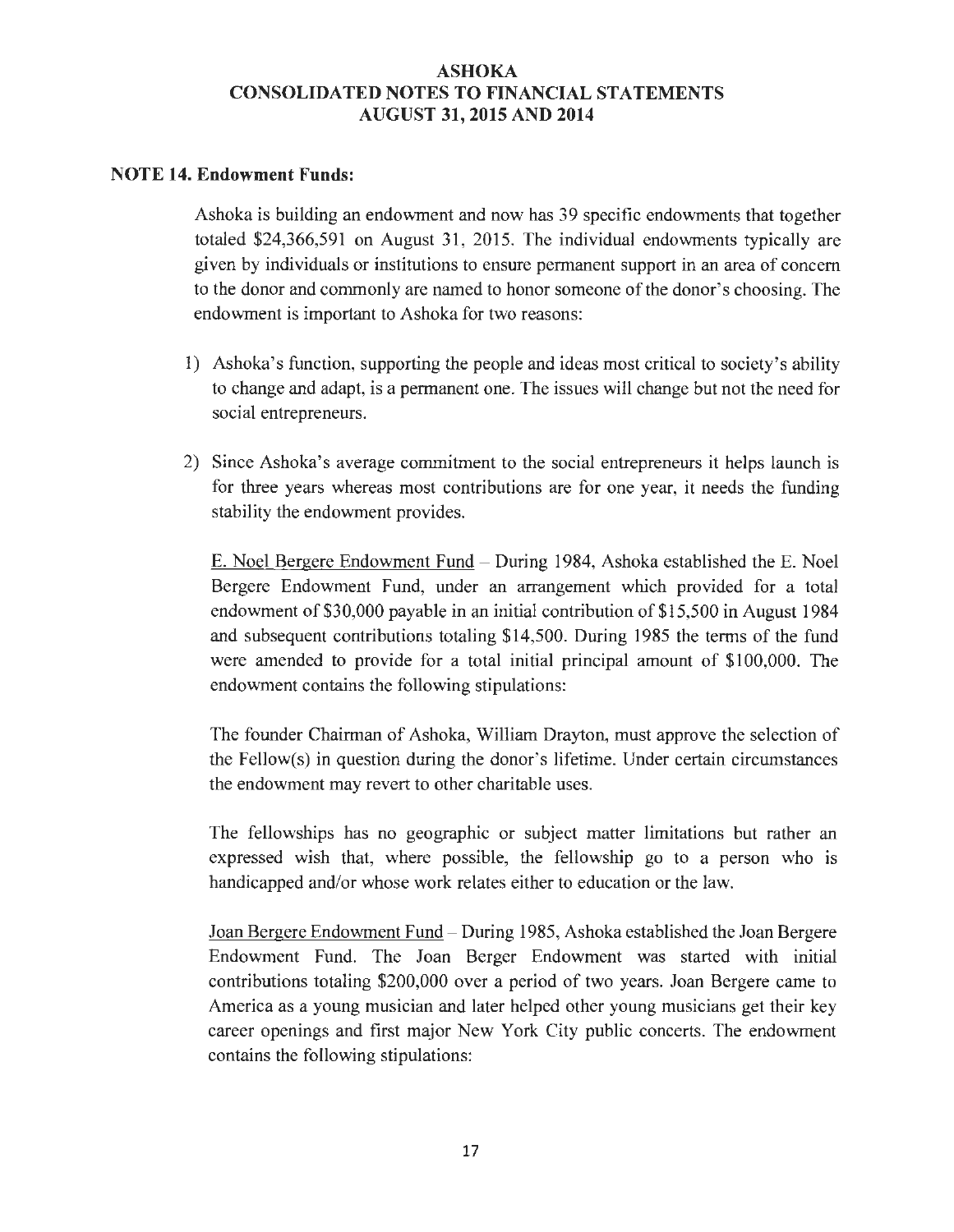The founder Chairman of Ashoka, William Drayton, must approve the selection of the Fellow(s) in question during the donor's lifetime. Under certain conditions the endowment may revert to other charitable uses

The Buckminster Fuller Ashoka Fellowship - The Buckminster Fuller Ashoka Fellowship is an endowment fund established with an initial contribution of \$30,000 in 1984. The contribution stipulated that \$5,000 could be used for unrestricted purposes and that \$25,000 should be used to establish an endowment. The endowment further stipulates that the income from this endowment should be used to support a Fellow whose work involves the alleviation of hunger in the South Asian geographical area.

The Benjamin Franklin Ashoka Fellowship - The Benjamin Franklin Ashoka Fellowship is an endowment fund established with an initial contribution of \$5,000 in 1984 and subsequent contributions of \$5,000 and \$15,000 during 1985. The endowment contains no stipulations except that the income should be used to support Ashoka Fellow in its name.

The Columbia Ashoka Fellowships I and  $II$  – The Columbia I Fellowship was established as an endowment in January 1986 with an initial contribution of \$30,000. In December 1986 an additional contribution of \$30,000 established the Columbia II Fellowship. The Columbia endowments support the election of women fellows.

The C.M. Cresta Fund - The C.M. Cresta Fund is an endowment fund established in 1986 with an initial contribution of \$30,000. The endowment contains no restrictions.

The Maurice Fitzgerald Ashoka Fellowship  $-$  The Maurice Fitzgerald Fellowship is an endowment fund established in 1986 with an initial contribution of \$30,000. The endowment contains no restrictions.

The John and Eleanor Forrest Ashoka Fellowship - The John and Eleanor Forrest Fellowship is an endowment established in 1986 with an initial contribution of \$30,000. The endowment contains no restrictions.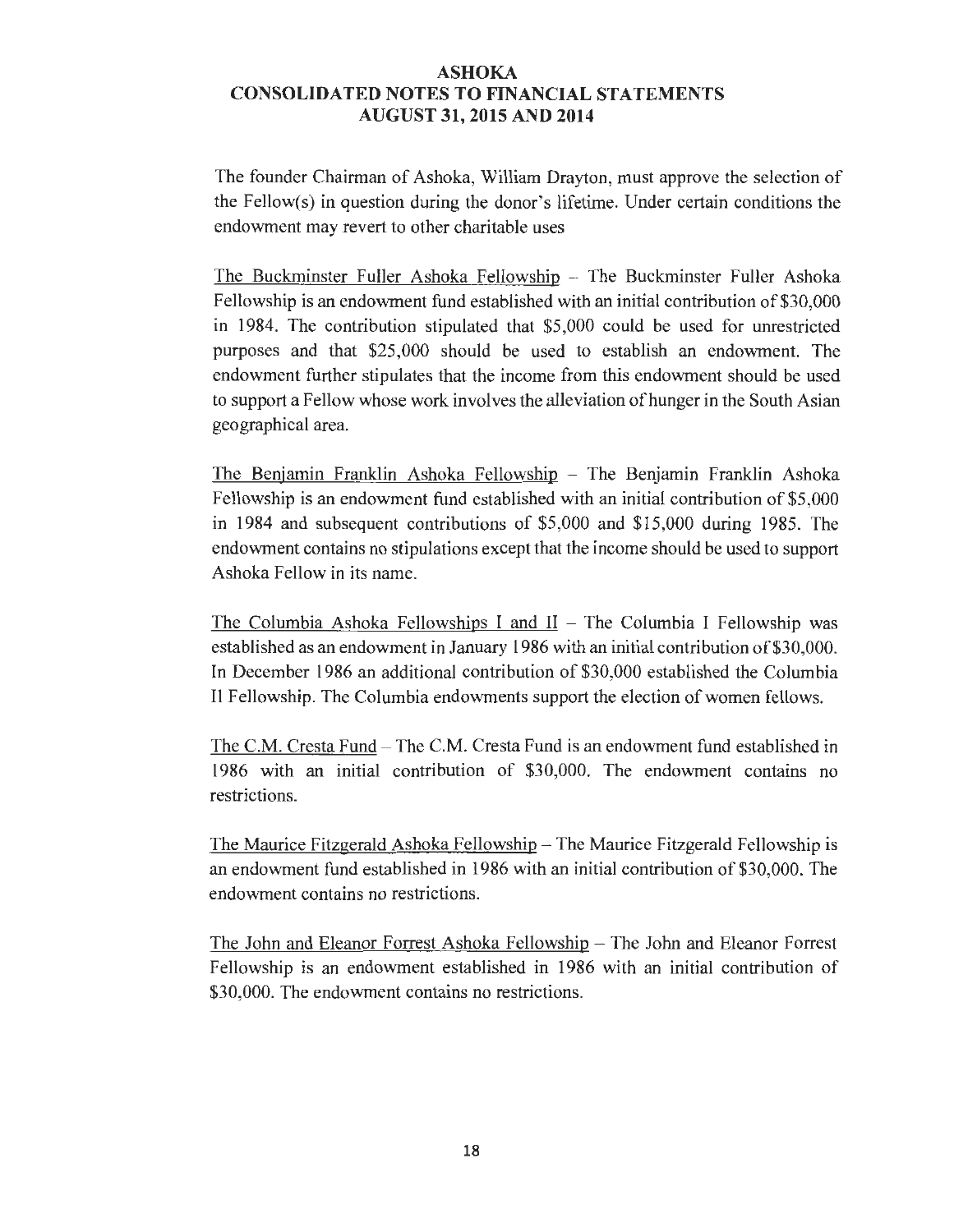The Albert 0. Hirschman Fellowship - The Albert 0. Hirschman Fellowship was established in 1986 as an endowment fund with an initial contribution of \$35,485 to honor Professor Hirschman's long leadership in the field of practical, grassroots development. The endowment contains no restrictions.

W. Arthur Lewis Ashoka Fellowship - The W. Arthur Lewis Fellowship was established in 1986 as an endowment fund with an initial contribution of \$35,485 to honor Professor Lewis's remarkably broad contributions to our understanding of development and of key areas of the world. The endowment contains no restrictions.

The Jacob H. Oxman Memorial Fund - The Oxman Memorial Fund was established in 1986 as an endowment fund with an initial contribution of \$30,000 in memory of Dr. Jacob H. Oxman, a devoted husband and father, and a kind, caring, generous and principled man. The endowment contains no restrictions.

The Daniel Saks Ashoka Fellowship - The Daniel Saks Fellowship is an endowment fund established in 1986 with an initial contribution of \$1,000. The endowment was established as a memorial to Daniel Saks whose concern and attention to opening employment and other life opportunities for the disadvantaged will be furthered through the Ashoka Fellowship. The endowment contains no restrictions.

The Harris and Eliza Kempner Fund Ashoka Fellowship - The Harris and Eliza Kempner Fellowship is an endowment fund established in 1989 with an initial contribution of \$10,000 and subsequent \$10,000 contributions made in 1990, 1991 and 1996. The endowment is to provide support to public innovators in Mexico.

The Mack Lipkin, Sr. Memorial Endowment - The Mack Lipkin Memorial Endowment is an endowment established in 1991 with an initial contribution of \$22,500 and subsequent contributions of \$22,500 in 1992, \$20,000 in 1993 and \$20,000 in 1994. It was established in memory of Dr. Mack Lipkin, a much loved friend and doctor who was also a leader of the medical profession and a founding friend to Ashoka. The endowment is devoted to innovations in the effectiveness and humane quality of health care.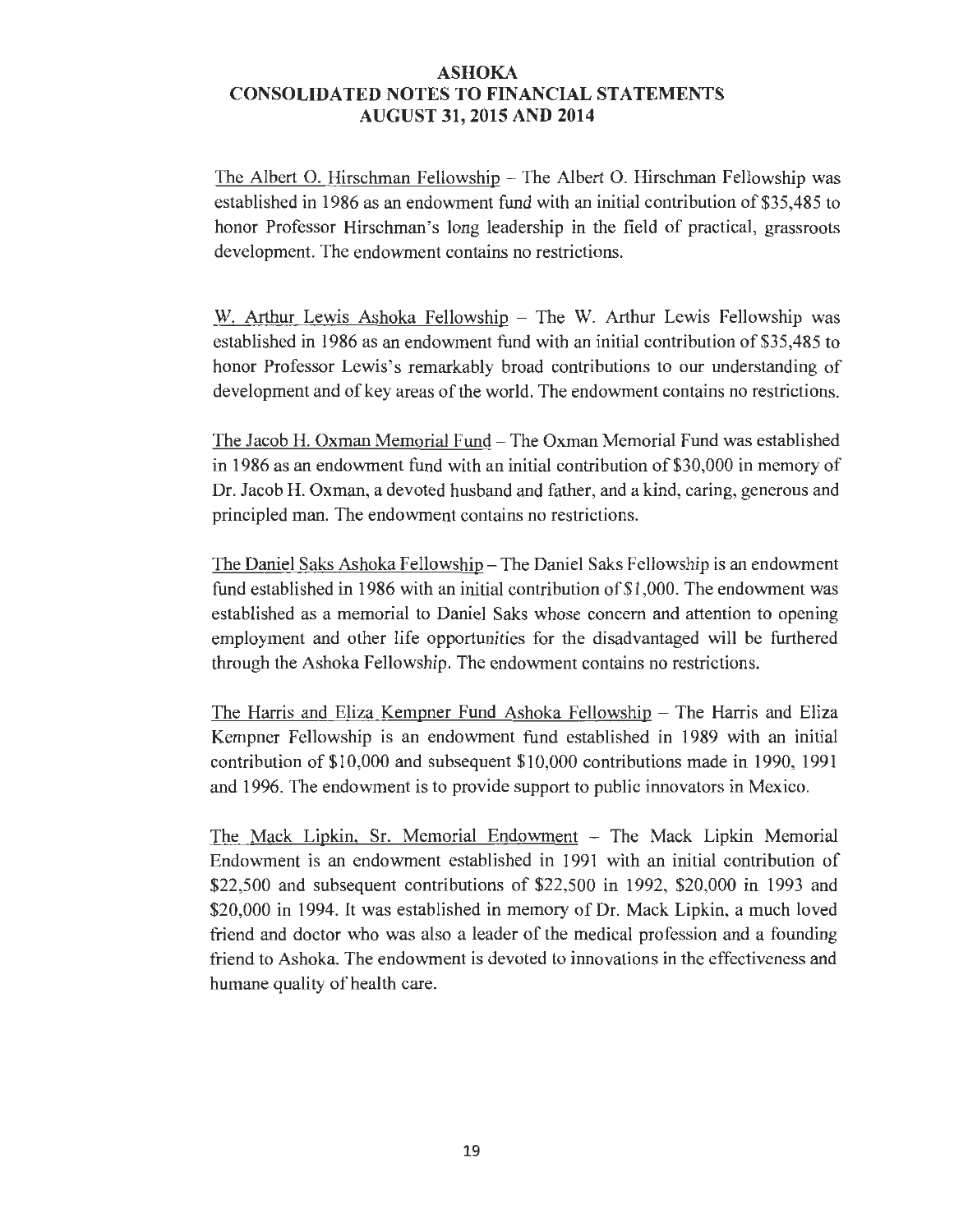The Henry Beal Endowment - The Henry Beal Endowment was established in 1992 with initial contributions of \$3,400. The endowment supports environmental issues or the fight against AIDS.

The Fort Hill Endowment - The Fort Hill Endowment was established in 1993 with an initial contribution of \$50,000.

The Padma Raj Datta Endowment - The Padma Raj Datta Endowment was established in 1996 with an initial contribution of \$11,629. Dr. Padma Raj Datta dedicated his life's work to using science to improve human welfare and preserve the environment. His father Parasuram Datta founded the Kaziranga Wildlife Sanctuary in Assam and was a strong believer in social justice. The family wishes that their legacy be continued through this endowment so that Ashoka Fellows in India may find their own path to the simple and profound acts that make a difference.

The Benjamin Bloom Endowment - The Benjamin Bloom Endowment was established in 1996 with an initial contribution of \$2,500 and was created to honor the memory of Ben Bloom. He was a successful lawyer and businessman who, as a son of immigrant parents, believed strongly in creating opportunities for others to succeed as he had succeeded. This endowment has been established to honor his principles to provide opportunities for those who are willing to work hard but need to be given a chance in life. The nature of this endowment is unrestricted.

Jimmy Hopkins Ashoka Fellowship - The Jimmy Hopkins Ashoka Fellowship was established in 1997 with an initial contribution of \$50,000. The income from this endowment will be used to support a Fellow in the legal or judicial arena.

The Helen Meresman Fellowship - In memory of Helen Meresman, the personification of breaking barriers with determination, grace and charm, a fellowship was established in 1997 with an initial contribution of \$45,000. The purpose is unrestricted.

Ashoka General Endowment Fund - The Ashoka General Endowment was established in 1998 from numerous individual contributions earmarked for endowment purposes. The purpose is unrestricted.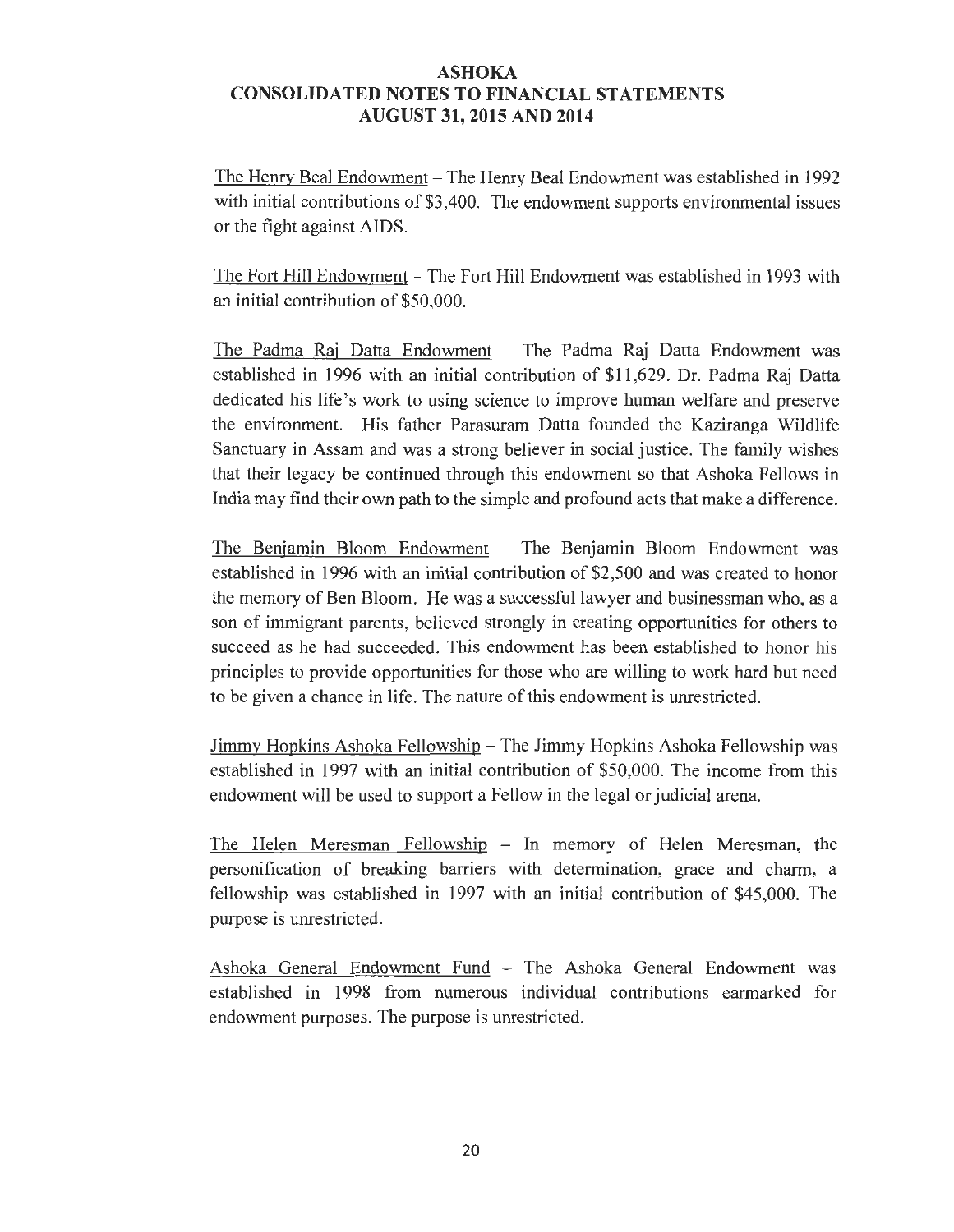The James P. Grant Endowment - The James P. Grant Endowment was created by his friends, colleagues and family to continue his life work and world vision. He supported leaders wherever he found them. He himself caused major changes, for example, UNICEF's global immunization program that saved millions of lives a year. The endowment's purposes include supporting innovative leadership that contributes to social development among children and the disadvantaged, developing new methods and low-cost technologies to further social development, and encouraging dialogue leading to policies that improve the lives of children and all humankind. Established in 1986.

The Francisco "Chico" Mendes Endowment  $-$  An early Fellow and very much a friend, Chico Mendes created an approach to grass roots organizing for the peoples of the Amazon Basin that Gandhi would have recognized but that was adapted to his very different environment. This creation, which lives on, is the rich fruit of his own evolution as a person and of years of persistent, careful experimentation. Chico, like Gandhi, was killed pursuing peaceful change. This endowment established in 1988, carries no restrictions, but preferred uses are grass roots work and environment.

The Sanjoy Ghose Endowment – This endowment is a tribute to the work and sacrifice that Sanjoy Ghose made in building a culture of volunteerism and sense of citizen responsibility among the youth in India's northeastern state of Assam. It is a legacy of the work he began to reorient the area's youth away from violence and anarchy towards constructive and active social involvement in the face of ethnic strife, insurgent movements and state repression. Sanjoy was abducted on July 4, 1997. The United Liberation Front of Assam (ULFA) claimed responsibility for this act. Established in 1988, the purpose is unrestricted.

The Sarah Dunbar Endowment - The Sarah Dunbar Endowment was established in 2000 with an initial contribution of \$74,172. Sarah Dunbar had an enduring concern in downtrodden people whose environment had been destroyed or reduced by modem times, especially war and industry. Contributing to maintaining a peoplefriendly environment was another of her passions.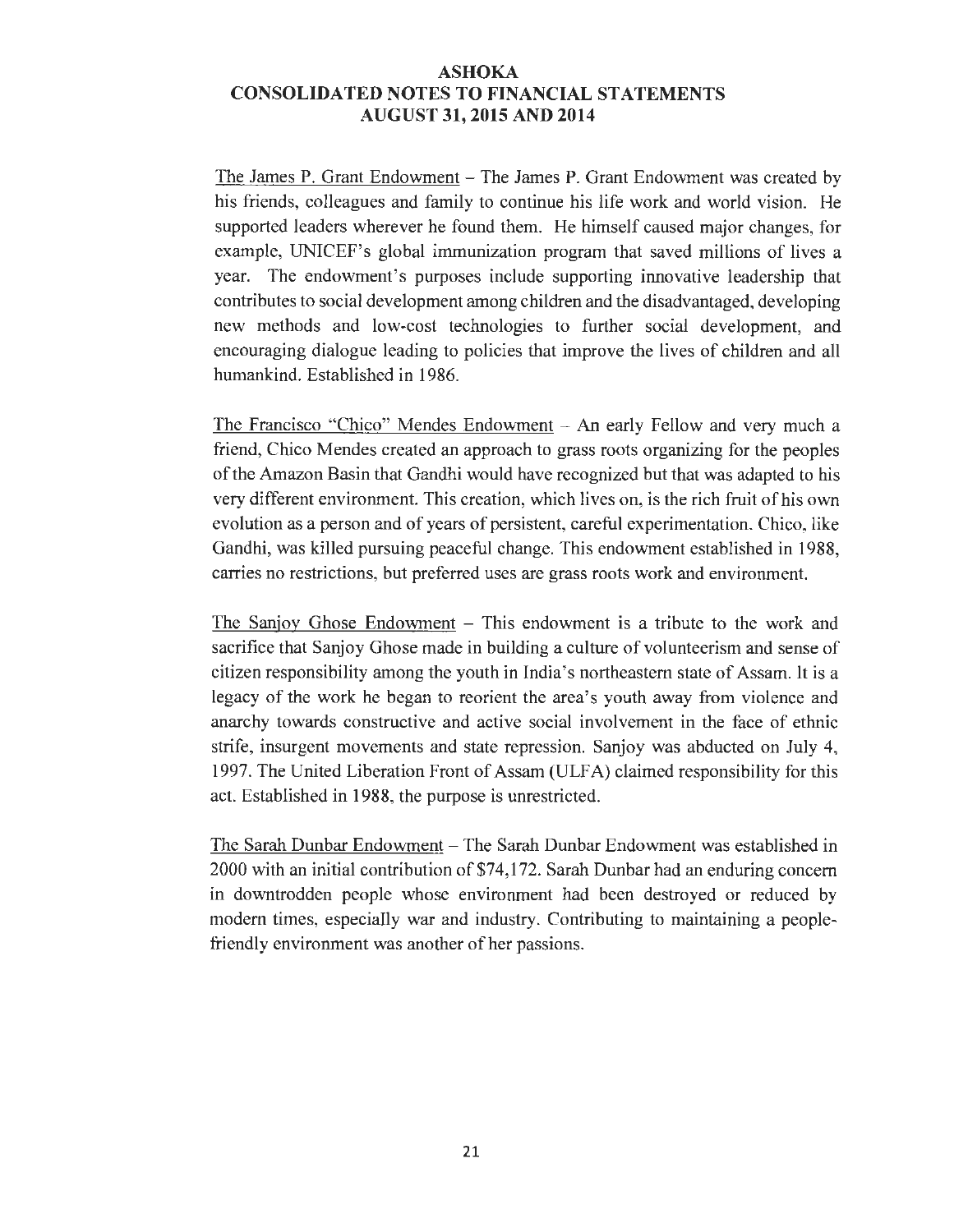The Amaterasu Endowment  $-$  The Amaterasu Endowment was established by Katherine Victoria Randolph in December of 1999 with an initial contribution of \$57,161. This endowment was established for the support of women Fellows working, outside the Americas, in areas of women's reproductive rights, women's empowerment, or sustainable community.

The Ashoka Endowment Fund  $B - In$  late 1999 Ashoka received a major commitment to add to its endowments and in early 2000 received stock contributions that were sold for \$9,796,449.

The Michael Fein Endowment- The Michael Fein Endowment was established in 2001 with an initial contribution of \$1,350. This endowment is in memory of Michael Fein and his tremendous ability to touch so many lives. He was very passionate about the social enterprises that Ashoka fulfilled.

The Mort Sand Endowment- The Morton Sand Endowment was established in 2002 with initial contributions totaling \$53,104. Mort Sand, a successful U.S. business entrepreneur who helped introduce significant new competition into the energy field, was from early in Ashoka's history, a very active counselor and friend. He helped build the Entrepreneur to Entrepreneur program, a key element of Ashoka's business/social bridging work. He helped Fellows in Brazil and Mexico and was one of the first champions of Ashoka's U.S./Canada program. Although it is unrestricted, the Endowment will give priority to enabling disadvantaged young people through opportunities in business.

The Jawaharlal Nehru Endowment - The Jawaharlal Nehru Endowment was established in 2003 with an initial contribution of \$67,500. Jawaharlal Nehru was far more than a great national leader. He helped build a global community, was a democrat, historian and he used his reflective power to hold himself to a high ethical standard. The purpose is unrestricted.

The Jan Schmidt Marmor Endowment - The Jan Schmidt Marmor Endowment was established in 2003 with an initial contribution of \$35,400. Jan Marmor was a wise counselor to her family, friends and patients. She was a fine poet and artist and was a close friend to Ashoka from its launch. With commitment and love she built a family that no idea should go unexpressed or unheard.